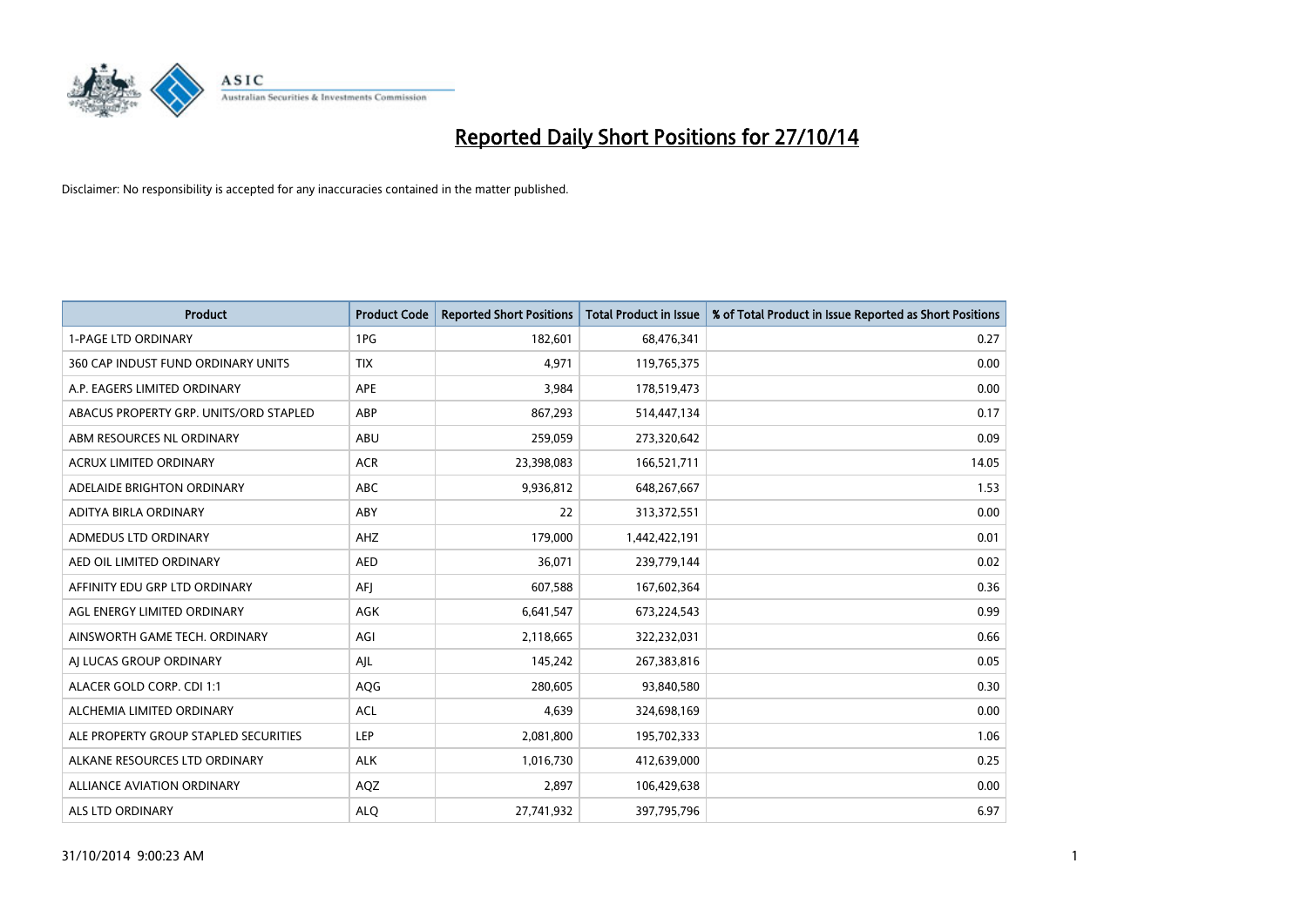

| <b>Product</b>                          | <b>Product Code</b> | <b>Reported Short Positions</b> | <b>Total Product in Issue</b> | % of Total Product in Issue Reported as Short Positions |
|-----------------------------------------|---------------------|---------------------------------|-------------------------------|---------------------------------------------------------|
| ALTIUM LIMITED ORDINARY                 | <b>ALU</b>          | 163,501                         | 129,272,762                   | 0.13                                                    |
| ALUMINA LIMITED ORDINARY                | <b>AWC</b>          | 58,567,206                      | 2,806,225,615                 | 2.09                                                    |
| AMCOM TELECOMM, ORDINARY                | <b>AMM</b>          | 5,301,871                       | 266,399,148                   | 1.99                                                    |
| AMCOR LIMITED ORDINARY                  | AMC                 | 6,769,922                       | 1,206,684,923                 | 0.56                                                    |
| AMP LIMITED ORDINARY                    | AMP                 | 17,013,162                      | 2,957,737,964                 | 0.58                                                    |
| ANSELL LIMITED ORDINARY                 | <b>ANN</b>          | 6,323,139                       | 153, 111, 574                 | 4.13                                                    |
| ANTARES ENERGY LTD ORDINARY             | <b>AZZ</b>          | 137,242                         | 255,000,000                   | 0.05                                                    |
| ANTISENSE THERAPEUT, ORDINARY           | ANP                 | 87,000                          | 152,009,171                   | 0.06                                                    |
| ANZ BANKING GRP LTD ORDINARY            | ANZ                 | 13,180,101                      | 2,756,627,771                 | 0.48                                                    |
| APA GROUP STAPLED SECURITIES            | <b>APA</b>          | 12,647,174                      | 835,750,807                   | 1.51                                                    |
| APN NEWS & MEDIA ORDINARY               | <b>APN</b>          | 742,037                         | 1,029,041,356                 | 0.07                                                    |
| AQUARIUS PLATINUM. ORDINARY             | <b>AOP</b>          | 2,872,120                       | 1,465,473,903                 | 0.20                                                    |
| AQUILA RESOURCES ORDINARY               | <b>AQA</b>          | 13,583                          | 411,804,442                   | 0.00                                                    |
| ARAFURA RESOURCE LTD ORDINARY           | ARU                 | 2,000                           | 441,270,644                   | 0.00                                                    |
| ARB CORPORATION ORDINARY                | ARP                 | 1,429,325                       | 72,493,302                    | 1.97                                                    |
| ARDENT LEISURE GROUP STAPLED SECURITIES | AAD                 | 1,355,212                       | 438,666,245                   | 0.31                                                    |
| ARENA REIT. ORDINARY UNITS              | <b>ARF</b>          | 89,670                          | 211,495,653                   | 0.04                                                    |
| ARISTOCRAT LEISURE ORDINARY             | <b>ALL</b>          | 1,945,980                       | 630,022,253                   | 0.31                                                    |
| ARRIUM LTD ORDINARY                     | ARI                 | 61,473,727                      | 2,937,293,755                 | 2.09                                                    |
| ASALEO CARE LIMITED ORDINARY            | AHY                 | 8,106,855                       | 603,469,434                   | 1.34                                                    |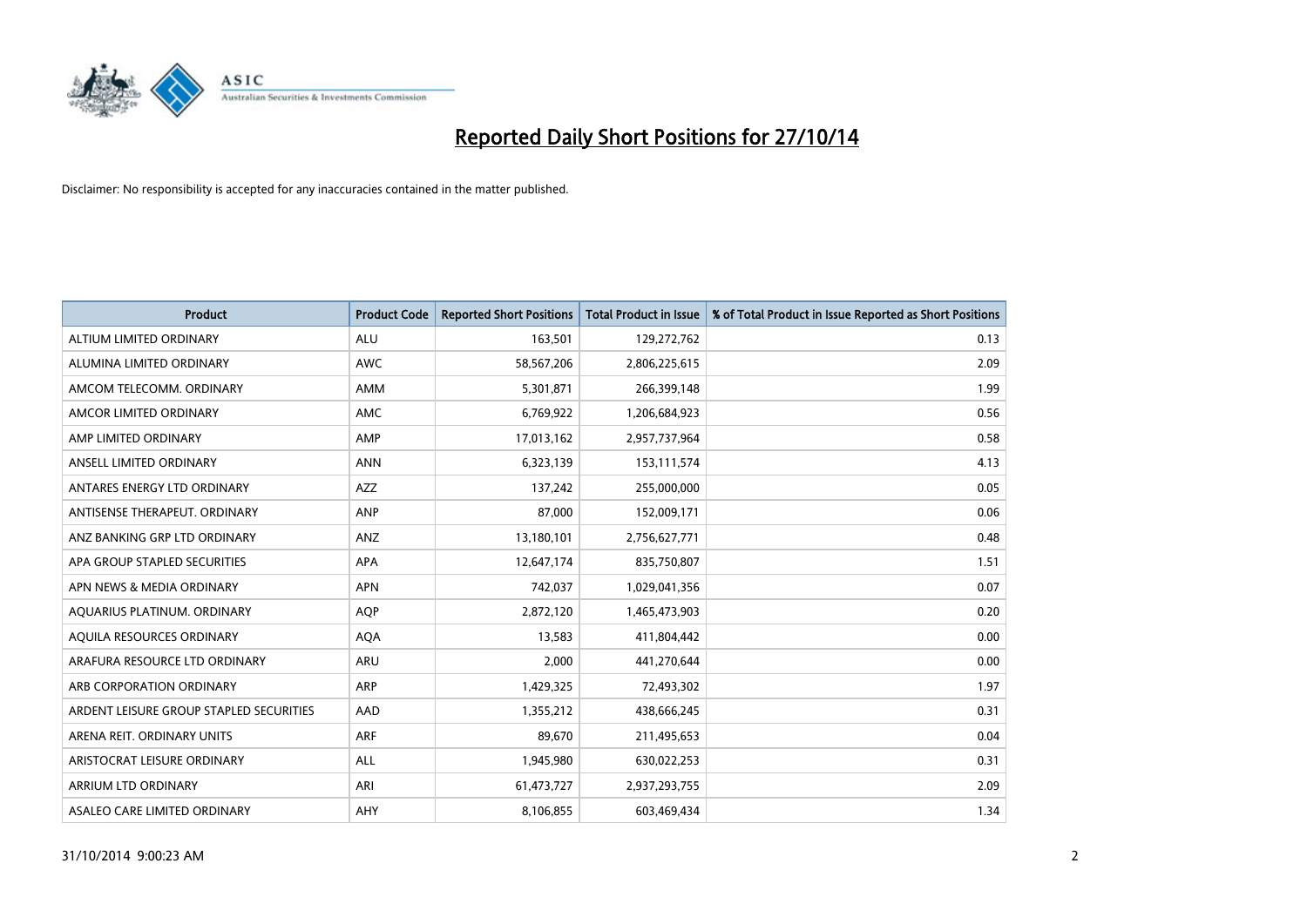

| <b>Product</b>                            | <b>Product Code</b> | <b>Reported Short Positions</b> | <b>Total Product in Issue</b> | % of Total Product in Issue Reported as Short Positions |
|-------------------------------------------|---------------------|---------------------------------|-------------------------------|---------------------------------------------------------|
| ASCIANO LIMITED ORDINARY                  | <b>AIO</b>          | 4,433,555                       | 975,385,664                   | 0.45                                                    |
| ASHLEY SERVICES GRP ORDINARY              | ASH                 | 182,362                         | 150,000,000                   | 0.12                                                    |
| ASPEN GROUP ORD/UNITS STAPLED             | <b>APZ</b>          | 178,919                         | 113,183,450                   | 0.16                                                    |
| ASTRO JAP PROP GROUP STAPLED US PROHIBIT. | AJA                 | 184,501                         | 67,211,752                    | 0.27                                                    |
| ASX LIMITED ORDINARY                      | ASX                 | 5,293,804                       | 193,595,162                   | 2.73                                                    |
| ATLAS IRON LIMITED ORDINARY               | <b>AGO</b>          | 117,129,156                     | 919,475,619                   | 12.74                                                   |
| ATRUM COAL NL ORDINARY                    | ATU                 | 167,256                         | 162,459,242                   | 0.10                                                    |
| AUCKLAND INTERNATION ORDINARY             | AIA                 | 66,347                          | 1,190,484,097                 | 0.01                                                    |
| AURIZON HOLDINGS LTD ORDINARY             | AZJ                 | 3,352,400                       | 2,137,284,503                 | 0.16                                                    |
| AUSDRILL LIMITED ORDINARY                 | <b>ASL</b>          | 22,198,335                      | 312,277,224                   | 7.11                                                    |
| AUSENCO LIMITED ORDINARY                  | AAX                 | 927,628                         | 168,449,799                   | 0.55                                                    |
| AUSNET SERVICES STAPLED SECURITIES        | <b>AST</b>          | 34,607,771                      | 3,425,244,162                 | 1.01                                                    |
| AUST INDUSTRIAL REIT UNIT                 | ANI                 | 204,314                         | 96,288,031                    | 0.21                                                    |
| <b>AUSTAL LIMITED ORDINARY</b>            | ASB                 | 878,434                         | 346,379,377                   | 0.25                                                    |
| AUSTBROKERS HOLDINGS ORDINARY             | <b>AUB</b>          | 74,339                          | 60,784,543                    | 0.12                                                    |
| AUSTEX OIL LIMITED ORDINARY               | <b>AOK</b>          | 62,000                          | 558,571,402                   | 0.01                                                    |
| AUSTIN ENGINEERING ORDINARY               | ANG                 | 1,040,445                       | 84,274,004                    | 1.23                                                    |
| AUSTRALAND PROPERTY STAPLED SECURITY      | <b>ALZ</b>          | 4,746                           | 581,797,922                   | 0.00                                                    |
| AUSTRALIAN AGRICULT, ORDINARY             | AAC                 | 5,395,064                       | 532,474,721                   | 1.01                                                    |
| AUSTRALIAN FOUNDAT. ORDINARY              | AFI                 | 100                             | 1,086,070,669                 | 0.00                                                    |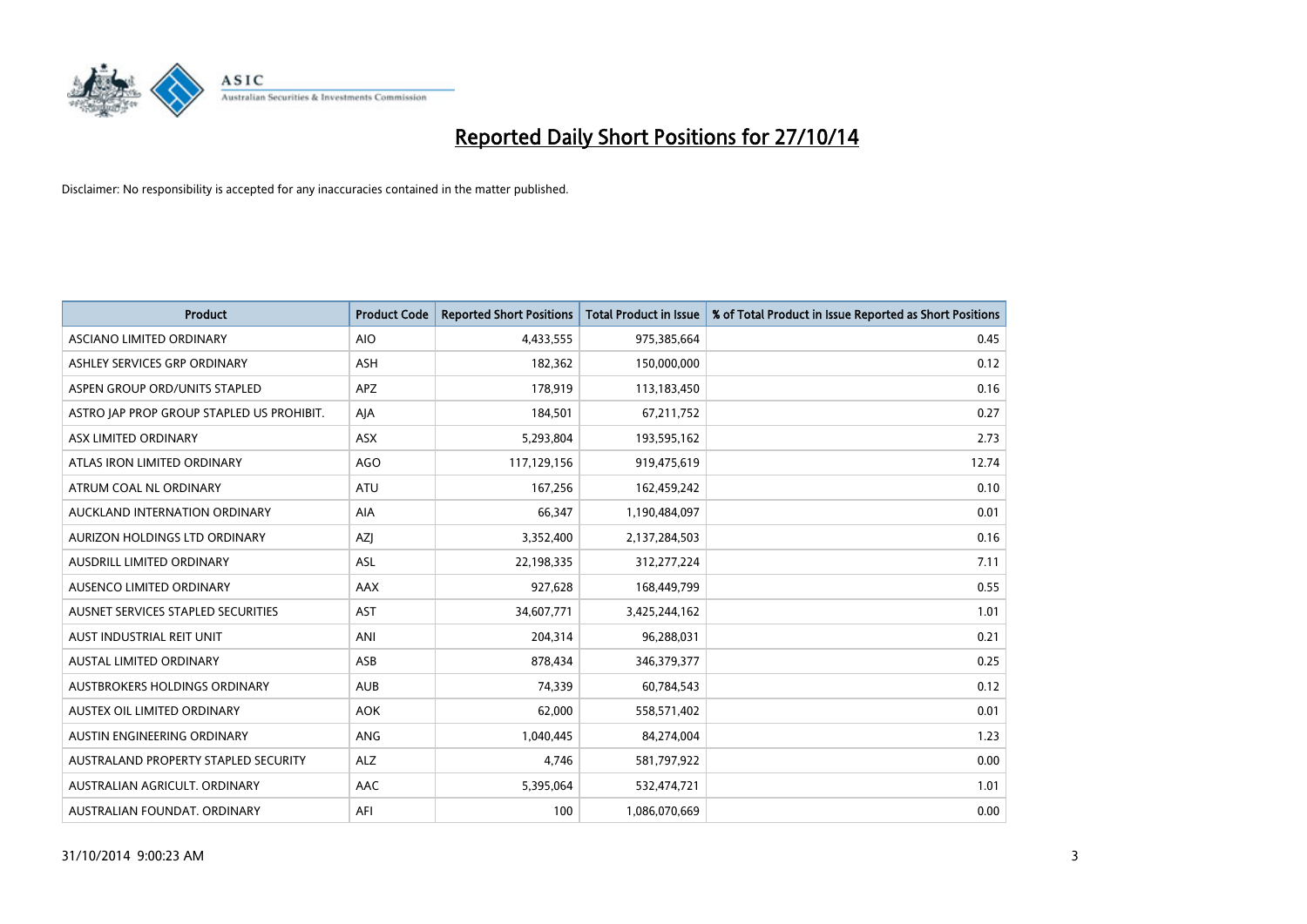

| <b>Product</b>                   | <b>Product Code</b> | <b>Reported Short Positions</b> | <b>Total Product in Issue</b> | % of Total Product in Issue Reported as Short Positions |
|----------------------------------|---------------------|---------------------------------|-------------------------------|---------------------------------------------------------|
| AUSTRALIAN PHARM, ORDINARY       | API                 | 10,568,438                      | 488,115,883                   | 2.17                                                    |
| AUTOMOTIVE HOLDINGS ORDINARY     | AHE                 | 3,071,823                       | 306,437,941                   | 1.00                                                    |
| AVANCO RESOURCES LTD ORDINARY    | AVB                 | 3,195,622                       | 1,661,675,855                 | 0.19                                                    |
| AVEO GROUP STAPLED SECURITIES    | AOG                 | 5,269,081                       | 499,611,460                   | 1.05                                                    |
| AWE LIMITED ORDINARY             | <b>AWE</b>          | 1,953,415                       | 525,861,050                   | 0.37                                                    |
| AZONTO PET LTD ORDINARY          | <b>APY</b>          | $\mathbf{1}$                    | 1,159,375,100                 | 0.00                                                    |
| AZUMAH RESOURCES ORDINARY        | <b>AZM</b>          | 1                               | 388,816,919                   | 0.00                                                    |
| <b>BANDANNA ENERGY ORDINARY</b>  | <b>BND</b>          | 17,540,654                      | 528,481,199                   | 3.32                                                    |
| BANK OF QUEENSLAND. ORDINARY     | <b>BOQ</b>          | 1,955,500                       | 362,516,534                   | 0.54                                                    |
| <b>BASE RES LIMITED ORDINARY</b> | <b>BSE</b>          | 5,501,878                       | 561,840,029                   | 0.98                                                    |
| BATHURST RES LTD. ORDINARY       | <b>BRL</b>          | 300,729                         | 947,828,434                   | 0.03                                                    |
| <b>BC IRON LIMITED ORDINARY</b>  | <b>BCI</b>          | 8,716,182                       | 191,691,179                   | 4.55                                                    |
| BEACH ENERGY LIMITED ORDINARY    | <b>BPT</b>          | 14,081,745                      | 1,297,496,886                 | 1.09                                                    |
| BEADELL RESOURCE LTD ORDINARY    | <b>BDR</b>          | 51,399,723                      | 798,657,280                   | 6.44                                                    |
| <b>BEGA CHEESE LTD ORDINARY</b>  | <b>BGA</b>          | 2,071,336                       | 152,602,945                   | 1.36                                                    |
| BENDIGO AND ADELAIDE ORDINARY    | <b>BEN</b>          | 15,442,403                      | 450,887,389                   | 3.42                                                    |
| BENTHAM IMF LTD ORDINARY         | <b>IMF</b>          | 4,717,589                       | 166,580,957                   | 2.83                                                    |
| BERKELEY RESOURCES ORDINARY      | <b>BKY</b>          | 77,000                          | 180,361,323                   | 0.04                                                    |
| BETASHARESCASHETF ETF UNITS      | AAA                 | 1,268                           | 12,076,812                    | 0.01                                                    |
| BHP BILLITON LIMITED ORDINARY    | <b>BHP</b>          | 15,059,094                      | 3,211,691,105                 | 0.47                                                    |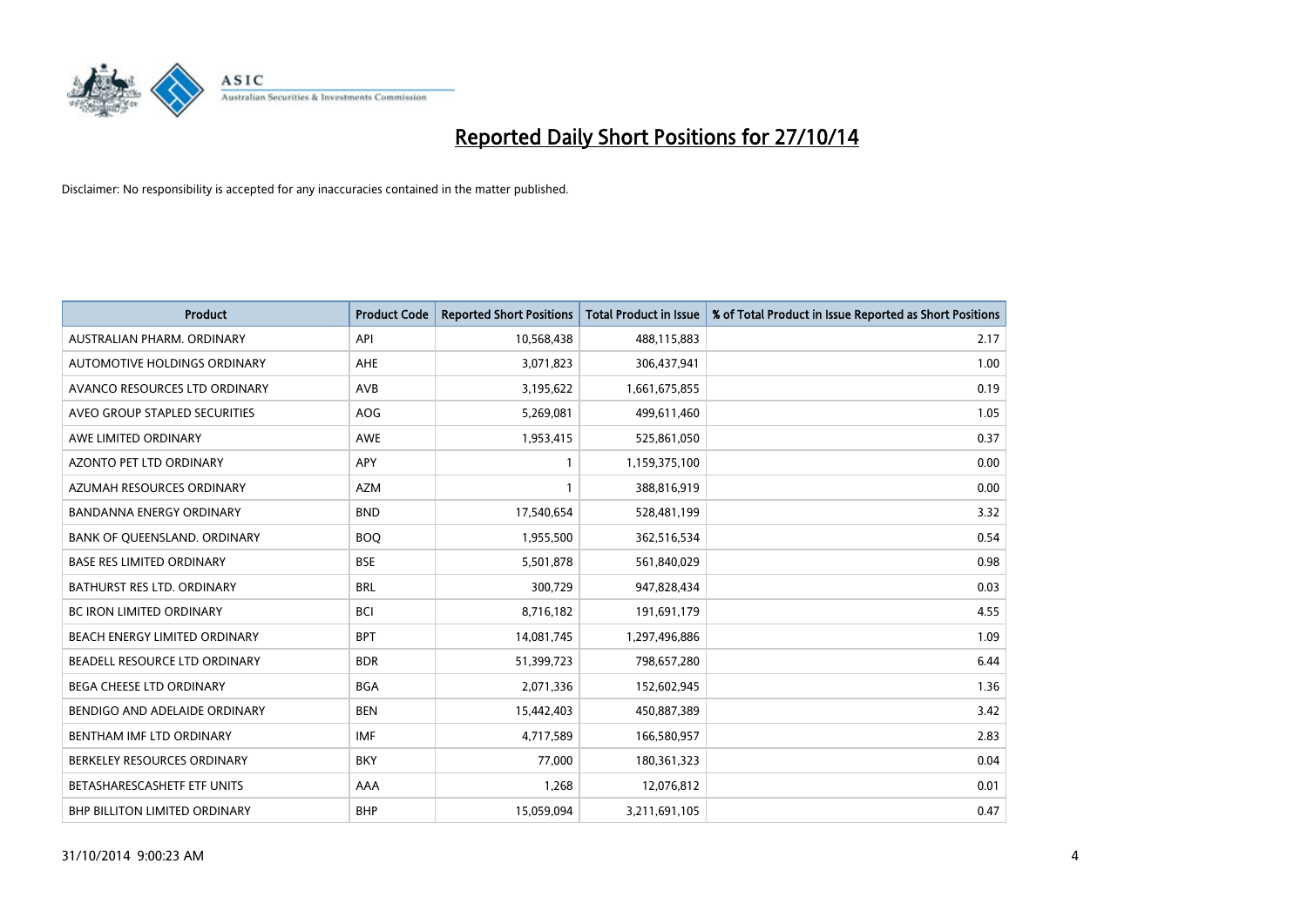

| <b>Product</b>                                | <b>Product Code</b> | <b>Reported Short Positions</b> | <b>Total Product in Issue</b> | % of Total Product in Issue Reported as Short Positions |
|-----------------------------------------------|---------------------|---------------------------------|-------------------------------|---------------------------------------------------------|
| <b>BIGAIR GROUP LIMITED ORDINARY</b>          | <b>BGL</b>          | 49.160                          | 172,872,340                   | 0.03                                                    |
| <b>BILLABONG ORDINARY</b>                     | <b>BBG</b>          | 9,228,264                       | 990,370,034                   | 0.93                                                    |
| BIRIMIAN GOLD LTD ORDINARY                    | <b>BGS</b>          | 440,000                         | 864,981,654                   | 0.05                                                    |
| <b>BLACKHAM RESOURCES ORDINARY</b>            | <b>BLK</b>          | 598,899                         | 118,939,533                   | 0.50                                                    |
| <b>BLACKMORES LIMITED ORDINARY</b>            | <b>BKL</b>          | 12,774                          | 17,224,199                    | 0.07                                                    |
| <b>BLACKTHORN RESOURCES ORD US PROHIBITED</b> | <b>BTR</b>          | 11,369                          | 164,285,950                   | 0.01                                                    |
| <b>BLUESCOPE STEEL LTD ORDINARY</b>           | <b>BSL</b>          | 5,380,620                       | 559,227,871                   | 0.96                                                    |
| <b>BOART LONGYEAR ORDINARY</b>                | <b>BLY</b>          | 22,100,751                      | 502,488,790                   | 4.40                                                    |
| <b>BORAL LIMITED, ORDINARY</b>                | <b>BLD</b>          | 15,622,512                      | 782,736,249                   | 2.00                                                    |
| <b>BRADKEN LIMITED ORDINARY</b>               | <b>BKN</b>          | 6,279,802                       | 171,027,249                   | 3.67                                                    |
| <b>BRAMBLES LIMITED ORDINARY</b>              | <b>BXB</b>          | 2,952,846                       | 1,566,077,519                 | 0.19                                                    |
| <b>BREVILLE GROUP LTD ORDINARY</b>            | <b>BRG</b>          | 4,951,398                       | 130,095,322                   | 3.81                                                    |
| <b>BRICKWORKS LIMITED ORDINARY</b>            | <b>BKW</b>          | 203,207                         | 148,403,478                   | 0.14                                                    |
| BT INVESTMENT MNGMNT ORDINARY                 | <b>BTT</b>          | 115,718                         | 284,384,906                   | 0.04                                                    |
| <b>BURSON GROUP LTD ORDINARY</b>              | <b>BAP</b>          | 1,443,443                       | 163,585,666                   | 0.88                                                    |
| <b>BURU ENERGY ORDINARY</b>                   | <b>BRU</b>          | 19,246,259                      | 336,010,528                   | 5.73                                                    |
| <b>BWP TRUST ORDINARY UNITS</b>               | <b>BWP</b>          | 9,301,872                       | 639,724,826                   | 1.45                                                    |
| CABCHARGE AUSTRALIA ORDINARY                  | CAB                 | 8,247,899                       | 120,430,683                   | 6.85                                                    |
| CADENCE CAPITAL ORDINARY                      | <b>CDM</b>          | 139,511                         | 199,741,743                   | 0.07                                                    |
| CALTEX AUSTRALIA ORDINARY                     | <b>CTX</b>          | 1,322,037                       | 270,000,000                   | 0.49                                                    |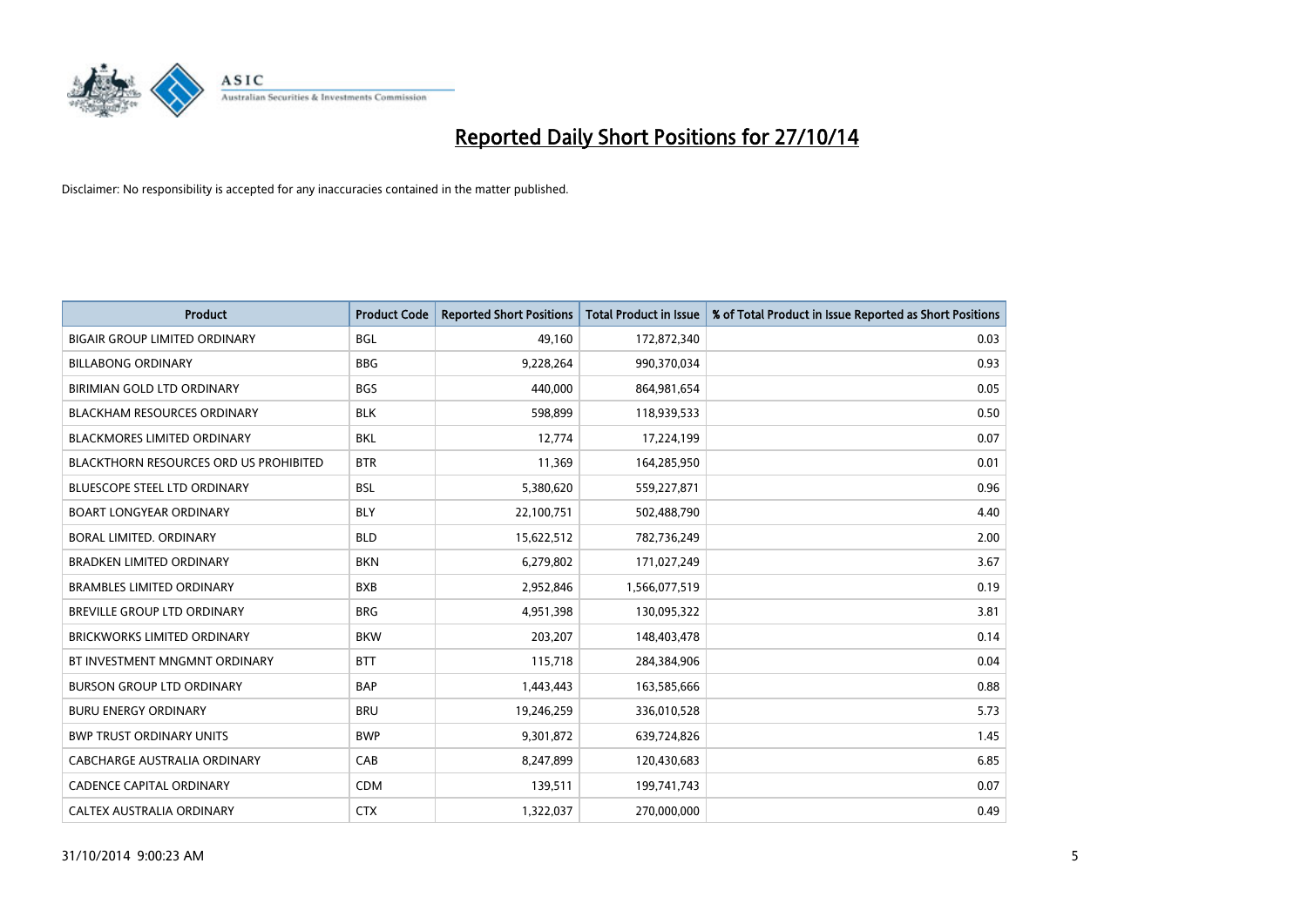

| <b>Product</b>                          | <b>Product Code</b> | <b>Reported Short Positions</b> | <b>Total Product in Issue</b> | % of Total Product in Issue Reported as Short Positions |
|-----------------------------------------|---------------------|---------------------------------|-------------------------------|---------------------------------------------------------|
| CAPE LAMBERT RES LTD ORDINARY           | <b>CFE</b>          | 280,137                         | 626,686,586                   | 0.04                                                    |
| CAPITOL HEALTH ORDINARY                 | CAJ                 | 441,857                         | 431,180,115                   | 0.10                                                    |
| <b>CARBINE TUNGSTEN ORDINARY</b>        | <b>CNQ</b>          | 50,000                          | 297,015,179                   | 0.02                                                    |
| CARDNO LIMITED ORDINARY                 | CDD                 | 7,949,798                       | 164,112,901                   | 4.84                                                    |
| <b>CARINDALE PROPERTY UNIT</b>          | <b>CDP</b>          | 8,099                           | 70,000,000                    | 0.01                                                    |
| CARNARVON PETROLEUM ORDINARY            | <b>CVN</b>          | 1,665,108                       | 987,284,254                   | 0.17                                                    |
| <b>CARNEGIE WAVE ENERGY ORDINARY</b>    | <b>CWE</b>          | 6,000                           | 1,721,700,836                 | 0.00                                                    |
| CARSALES.COM LTD ORDINARY               | <b>CRZ</b>          | 15,328,796                      | 238,836,279                   | 6.42                                                    |
| <b>CASH CONVERTERS ORDINARY</b>         | CCV                 | 7,596,983                       | 431,476,525                   | 1.76                                                    |
| CEDAR WOODS PROP. ORDINARY              | <b>CWP</b>          | 137,034                         | 78,336,371                    | 0.17                                                    |
| CENTRAL PETROLEUM ORDINARY              | <b>CTP</b>          | 376,858                         | 368,718,957                   | 0.10                                                    |
| CFS RETAIL TRUST GRP STAPLED SECURITIES | <b>CFX</b>          | 26,689,115                      | 3,050,355,727                 | 0.87                                                    |
| <b>CHALLENGER LIMITED ORDINARY</b>      | <b>CGF</b>          | 433,402                         | 569,725,821                   | 0.08                                                    |
| <b>CHANDLER MACLEOD LTD ORDINARY</b>    | <b>CMG</b>          | 1,095                           | 547,985,086                   | 0.00                                                    |
| CHARTER HALL GROUP STAPLED US PROHIBIT. | <b>CHC</b>          | 418,251                         | 355,015,480                   | 0.12                                                    |
| <b>CHARTER HALL RETAIL UNITS</b>        | <b>CQR</b>          | 14,092,912                      | 372,893,153                   | 3.78                                                    |
| <b>CHORUS LIMITED ORDINARY</b>          | <b>CNU</b>          | 28,765                          | 396,369,767                   | 0.01                                                    |
| CLEARVIEW WEALTH LTD ORDINARY           | <b>CVW</b>          | 8,733                           | 578,453,260                   | 0.00                                                    |
| CLINUVEL PHARMACEUT, ORDINARY           | <b>CUV</b>          | 16,171                          | 42,466,435                    | 0.04                                                    |
| COAL OF AFRICA LTD ORDINARY             | <b>CZA</b>          | 426                             | 1,048,368,613                 | 0.00                                                    |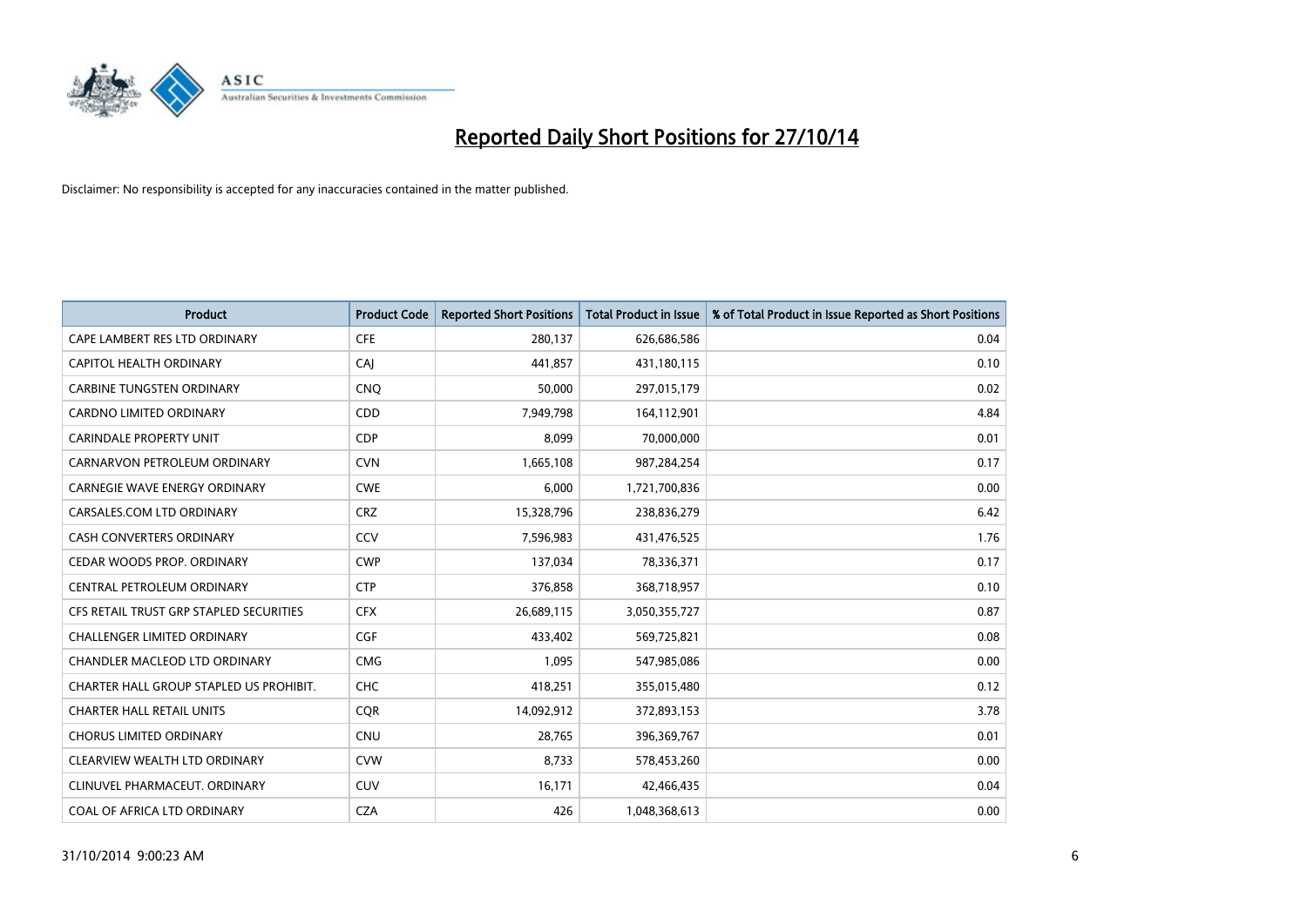

| <b>Product</b>                          | <b>Product Code</b> | <b>Reported Short Positions</b> | <b>Total Product in Issue</b> | % of Total Product in Issue Reported as Short Positions |
|-----------------------------------------|---------------------|---------------------------------|-------------------------------|---------------------------------------------------------|
| <b>COALSPUR MINES LTD ORDINARY</b>      | <b>CPL</b>          | 1,156,852                       | 641,544,455                   | 0.18                                                    |
| COCA-COLA AMATIL ORDINARY               | <b>CCL</b>          | 29,490,446                      | 763,590,249                   | 3.86                                                    |
| <b>COCHLEAR LIMITED ORDINARY</b>        | <b>COH</b>          | 6,562,926                       | 57,081,775                    | 11.50                                                   |
| COCKATOO COAL ORDINARY                  | <b>COK</b>          | 167,987                         | 4,560,196,928                 | 0.00                                                    |
| <b>CODAN LIMITED ORDINARY</b>           | <b>CDA</b>          | 292,812                         | 176,969,924                   | 0.17                                                    |
| <b>COFFEY INTERNATIONAL ORDINARY</b>    | COF                 | 6,077                           | 255,833,165                   | 0.00                                                    |
| <b>COKAL LTD ORDINARY</b>               | <b>CKA</b>          | 6,820                           | 471,487,926                   | 0.00                                                    |
| <b>COLLECTION HOUSE ORDINARY</b>        | <b>CLH</b>          | 3,644,361                       | 130,443,227                   | 2.79                                                    |
| <b>COLLINS FOODS LTD ORDINARY</b>       | <b>CKF</b>          | 100,000                         | 93,000,003                    | 0.11                                                    |
| COMMONWEALTH BANK, ORDINARY             | <b>CBA</b>          | 21,764,263                      | 1,621,319,194                 | 1.34                                                    |
| <b>COMPASS RESOURCES ORDINARY</b>       | <b>CMR</b>          | 7,472                           | 1,403,744,100                 | 0.00                                                    |
| <b>COMPUTERSHARE LTD ORDINARY</b>       | <b>CPU</b>          | 5,339,263                       | 556,203,079                   | 0.96                                                    |
| COOPER ENERGY LTD ORDINARY              | <b>COE</b>          | 282,289                         | 329,235,509                   | 0.09                                                    |
| <b>CORP TRAVEL LIMITED ORDINARY</b>     | <b>CTD</b>          | 206,485                         | 90,517,621                    | 0.23                                                    |
| <b>COVER-MORE GRP LTD ORDINARY</b>      | <b>CVO</b>          | 5,208,688                       | 317,750,000                   | 1.64                                                    |
| <b>CREDIT CORP GROUP ORDINARY</b>       | <b>CCP</b>          | 537,078                         | 46,296,407                    | 1.16                                                    |
| <b>CROMWELL PROP STAPLED SECURITIES</b> | <b>CMW</b>          | 9,555,994                       | 1,733,132,163                 | 0.55                                                    |
| <b>CROWE HORWATH AUS ORDINARY</b>       | <b>CRH</b>          | 1,327,438                       | 273,005,429                   | 0.49                                                    |
| <b>CROWN RESORTS LTD ORDINARY</b>       | <b>CWN</b>          | 9,843,916                       | 728,394,185                   | 1.35                                                    |
| <b>CSG LIMITED ORDINARY</b>             | CSV                 | 267,809                         | 279,648,511                   | 0.10                                                    |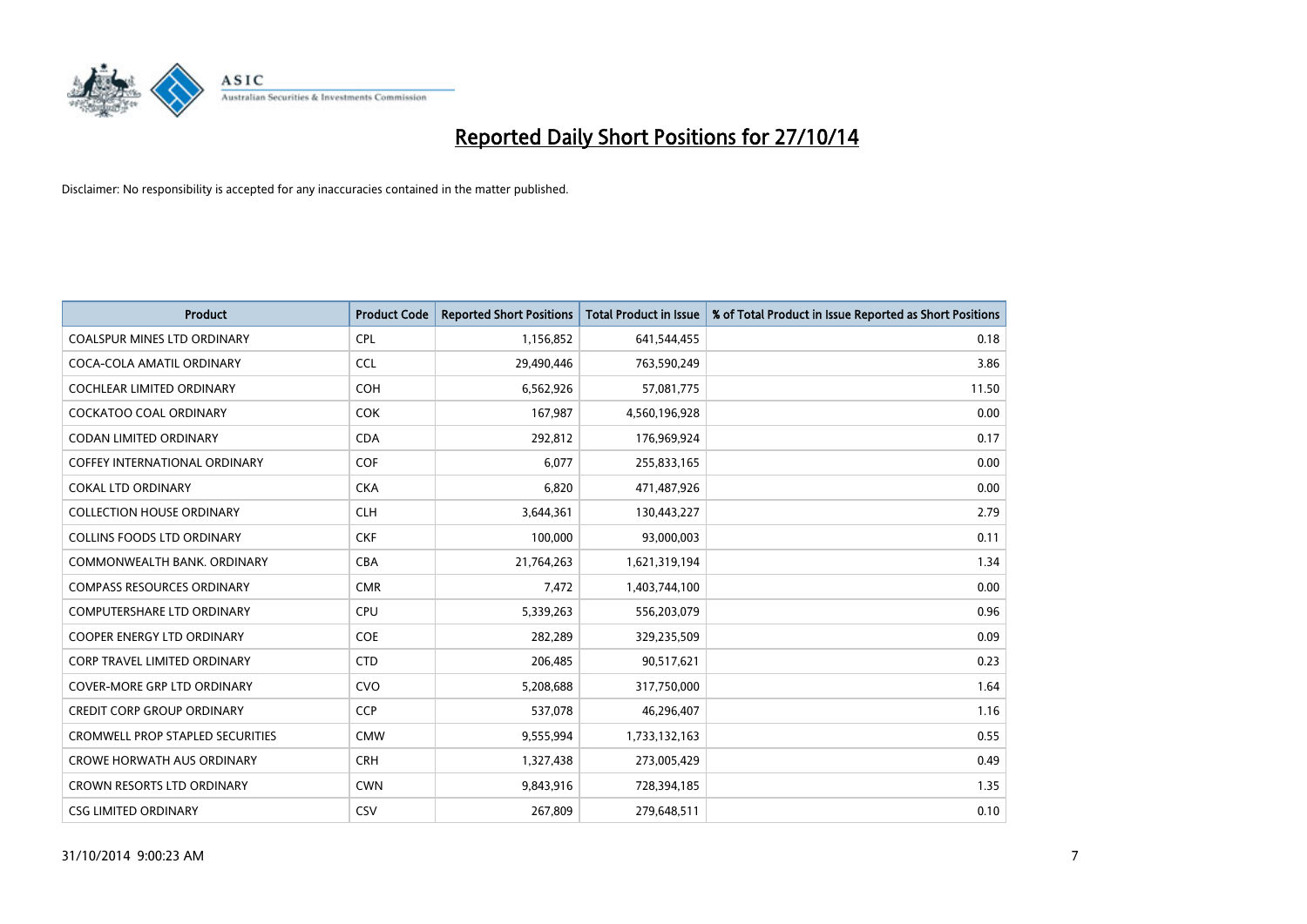

| <b>Product</b>                       | <b>Product Code</b> | <b>Reported Short Positions</b> | <b>Total Product in Issue</b> | % of Total Product in Issue Reported as Short Positions |
|--------------------------------------|---------------------|---------------------------------|-------------------------------|---------------------------------------------------------|
| <b>CSL LIMITED ORDINARY</b>          | <b>CSL</b>          | 1,223,512                       | 474,503,048                   | 0.26                                                    |
| <b>CSR LIMITED ORDINARY</b>          | <b>CSR</b>          | 15,375,811                      | 506,000,315                   | 3.04                                                    |
| <b>CUDECO LIMITED ORDINARY</b>       | CDU                 | 8,933,157                       | 235,425,143                   | 3.79                                                    |
| DATA#3 LIMITED ORDINARY              | <b>DTL</b>          | 92,222                          | 153,974,950                   | 0.06                                                    |
| <b>DECMIL GROUP LIMITED ORDINARY</b> | <b>DCG</b>          | 1,513,827                       | 168,657,794                   | 0.90                                                    |
| DEEP YELLOW LIMITED ORDINARY         | <b>DYL</b>          | 1,002                           | 1,891,196,227                 | 0.00                                                    |
| DEVINE LIMITED ORDINARY              | <b>DVN</b>          | 19,086                          | 158,730,556                   | 0.01                                                    |
| DEXUS PROPERTY GROUP STAPLED UNITS   | <b>DXS</b>          | 15,307,426                      | 5,433,110,810                 | 0.28                                                    |
| DICK SMITH HLDGS ORDINARY            | <b>DSH</b>          | 17,423,157                      | 236,511,364                   | 7.37                                                    |
| DISCOVERY METALS LTD ORDINARY        | <b>DML</b>          | 1,277,631                       | 644,039,581                   | 0.20                                                    |
| DOMINO PIZZA ENTERPR ORDINARY        | <b>DMP</b>          | 1,126,878                       | 86,160,773                    | 1.31                                                    |
| DONACO INTERNATIONAL ORDINARY        | <b>DNA</b>          | 6,607,713                       | 461,278,352                   | 1.43                                                    |
| DORAY MINERALS LTD ORDINARY          | <b>DRM</b>          | 52,034                          | 165,834,256                   | 0.03                                                    |
| DOWNER EDI LIMITED ORDINARY          | <b>DOW</b>          | 23,504,736                      | 435,399,975                   | 5.40                                                    |
| DRILLSEARCH ENERGY ORDINARY          | <b>DLS</b>          | 14,238,553                      | 460,889,691                   | 3.09                                                    |
| DUET GROUP STAPLED US PROHIBIT.      | <b>DUE</b>          | 10,448,183                      | 1,327,719,444                 | 0.79                                                    |
| DULUXGROUP LIMITED ORDINARY          | <b>DLX</b>          | 3,451,389                       | 383,503,942                   | 0.90                                                    |
| ECHO ENTERTAINMENT ORDINARY          | <b>EGP</b>          | 4,645,602                       | 825,672,730                   | 0.56                                                    |
| <b>ELDERS LIMITED ORDINARY</b>       | <b>ELD</b>          | 29,369,101                      | 837,232,507                   | 3.51                                                    |
| ELEMENTAL MINERALS ORDINARY          | <b>ELM</b>          | 94,536                          | 368,273,957                   | 0.03                                                    |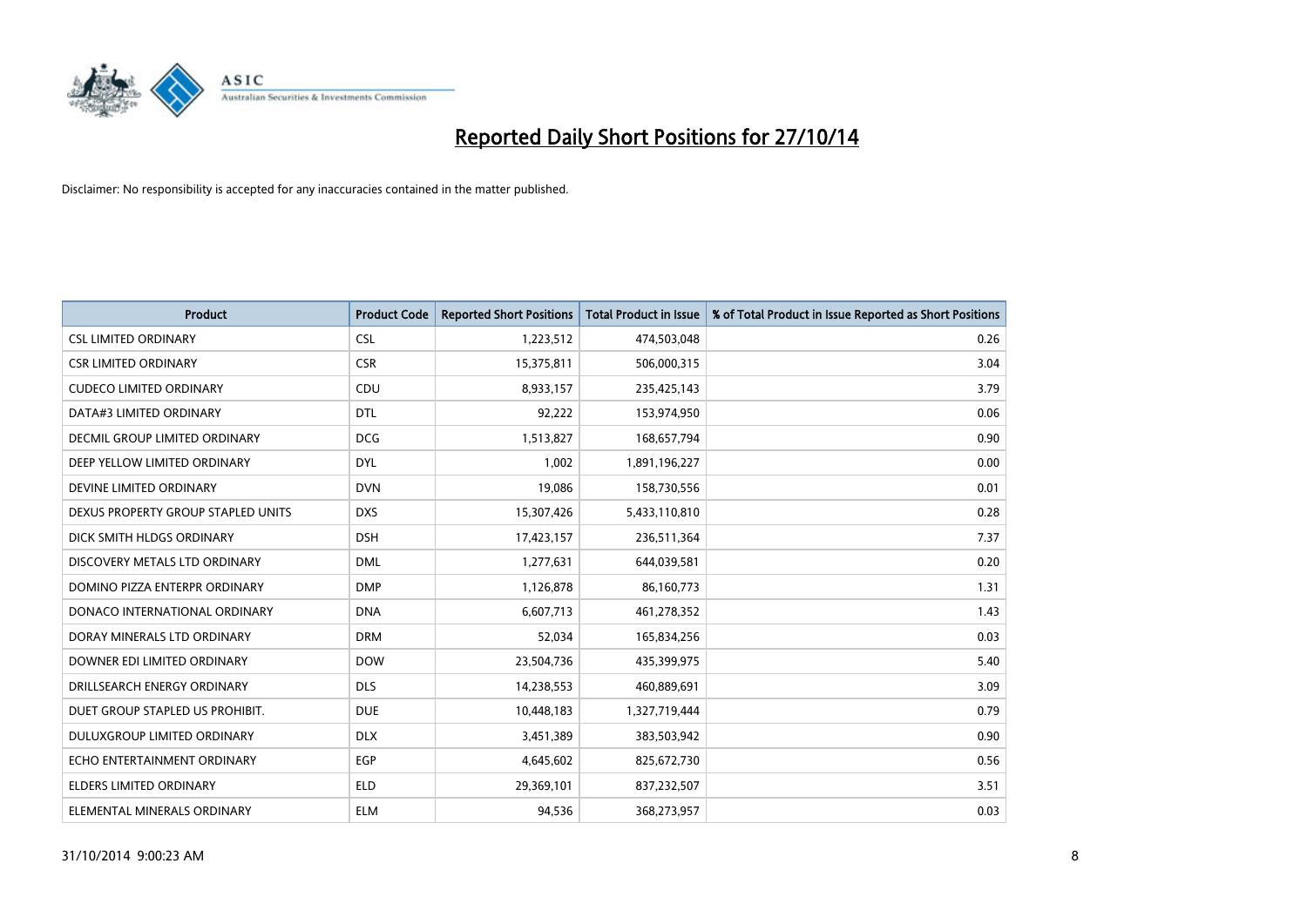

| <b>Product</b>                         | <b>Product Code</b> | <b>Reported Short Positions</b> | <b>Total Product in Issue</b> | % of Total Product in Issue Reported as Short Positions |
|----------------------------------------|---------------------|---------------------------------|-------------------------------|---------------------------------------------------------|
| <b>EMECO HOLDINGS ORDINARY</b>         | <b>EHL</b>          | 8,579,179                       | 599,675,707                   | 1.43                                                    |
| <b>ENERGY RESOURCES ORDINARY 'A'</b>   | <b>ERA</b>          | 11,790,699                      | 517,725,062                   | 2.28                                                    |
| ENERGY WORLD CORPOR. ORDINARY          | <b>EWC</b>          | 45,774,895                      | 1,734,166,672                 | 2.64                                                    |
| ENVESTRA LIMITED ORDINARY              | <b>ENV</b>          | 76,856                          | 1,796,808,474                 | 0.00                                                    |
| EOUATORIAL RES LTD ORDINARY            | EQX                 | 33                              | 122,185,353                   | 0.00                                                    |
| EQUITY TRUSTEES ORDINARY               | EQT                 | 29,281                          | 19,269,445                    | 0.15                                                    |
| ERM POWER LIMITED ORDINARY             | <b>EPW</b>          | 414,233                         | 240,826,607                   | 0.17                                                    |
| EVOLUTION MINING LTD ORDINARY          | <b>EVN</b>          | 43,718,522                      | 714,921,647                   | 6.12                                                    |
| FAIRFAX MEDIA LTD ORDINARY             | <b>FXI</b>          | 57,800,848                      | 2,351,955,725                 | 2.46                                                    |
| <b>FANTASTIC HOLDINGS ORDINARY</b>     | <b>FAN</b>          | 14,643                          | 103,068,398                   | 0.01                                                    |
| <b>FAR LTD ORDINARY</b>                | <b>FAR</b>          | 10,613,016                      | 2,701,846,742                 | 0.39                                                    |
| FEDERATION CNTRES ORD/UNIT STAPLED SEC | FDC                 | 1,433,906                       | 1,427,641,565                 | 0.10                                                    |
| FISHER & PAYKEL H. ORDINARY            | <b>FPH</b>          | 323,262                         | 556,356,909                   | 0.06                                                    |
| FLEETWOOD CORP ORDINARY                | <b>FWD</b>          | 1,655,450                       | 60,679,412                    | 2.73                                                    |
| FLETCHER BUILDING ORDINARY             | <b>FBU</b>          | 2,128,879                       | 687,854,788                   | 0.31                                                    |
| FLEXIGROUP LIMITED ORDINARY            | <b>FXL</b>          | 4,893,237                       | 304,096,060                   | 1.61                                                    |
| FLIGHT CENTRE TRAVEL ORDINARY          | <b>FLT</b>          | 6,363,549                       | 100,706,641                   | 6.32                                                    |
| FLINDERS MINES LTD ORDINARY            | <b>FMS</b>          | 420,990                         | 2,400,995,602                 | 0.02                                                    |
| <b>FOCUS MINERALS LTD ORDINARY</b>     | <b>FML</b>          | 6,320,383                       | 9,137,375,877                 | 0.07                                                    |
| FOLKESTONE EDU TRUST UNITS             | <b>FET</b>          | 849,061                         | 205,992,922                   | 0.41                                                    |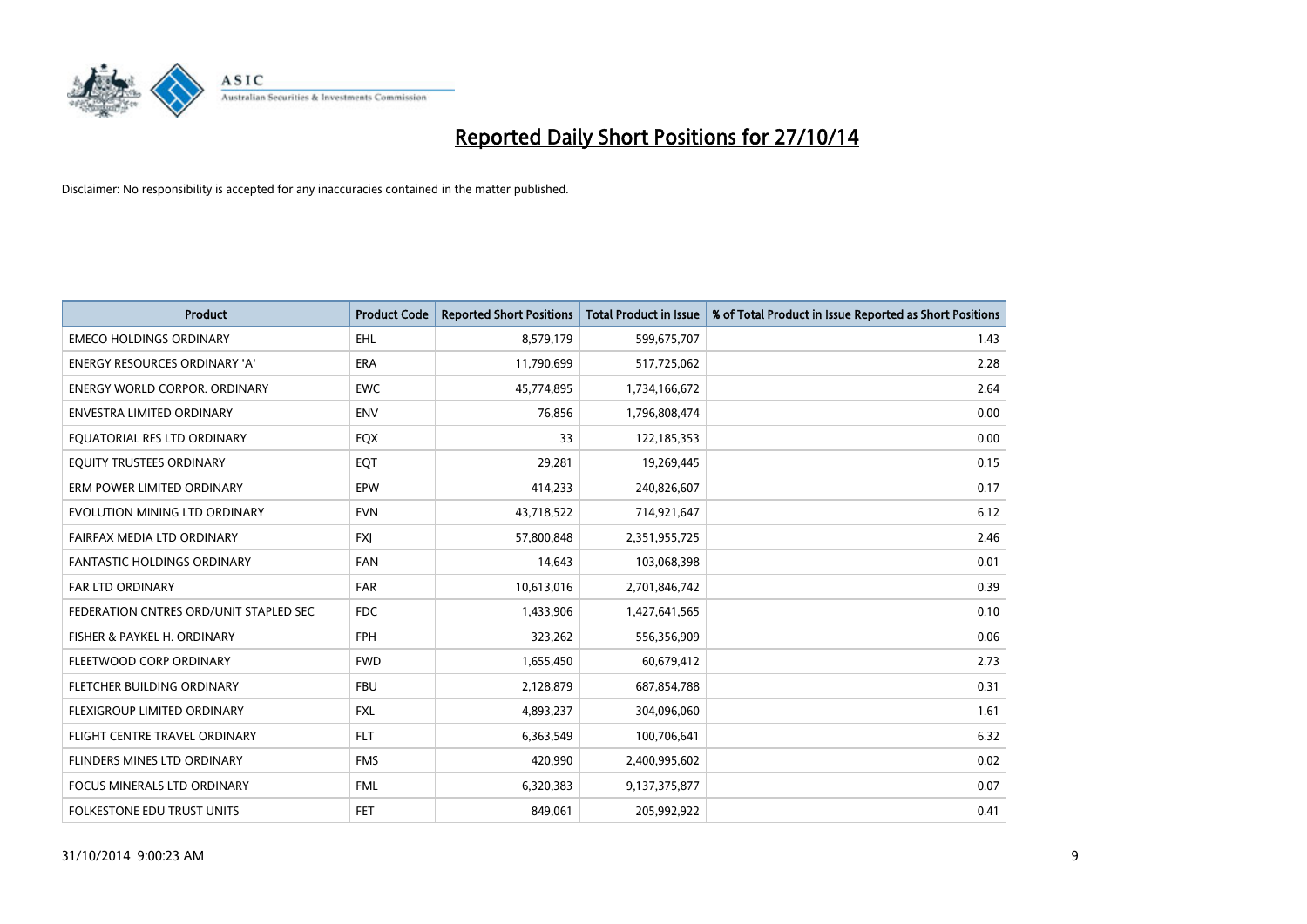

| <b>Product</b>                             | <b>Product Code</b> | <b>Reported Short Positions</b> | <b>Total Product in Issue</b> | % of Total Product in Issue Reported as Short Positions |
|--------------------------------------------|---------------------|---------------------------------|-------------------------------|---------------------------------------------------------|
| FONTERRA SHARE FUND ORDINARY UNITS         | <b>FSF</b>          | 83                              | 119,965,742                   | 0.00                                                    |
| FORTESCUE METALS GRP ORDINARY              | <b>FMG</b>          | 294,764,962                     | 3,113,798,151                 | 9.47                                                    |
| FREEDOM FOOD LTD ORDINARY                  | <b>FNP</b>          | 49,649                          | 152,085,470                   | 0.03                                                    |
| FUNTASTIC LIMITED ORDINARY                 | <b>FUN</b>          | 370,000                         | 669,869,723                   | 0.06                                                    |
| <b>G.U.D. HOLDINGS ORDINARY</b>            | GUD                 | 2,413,001                       | 70,939,492                    | 3.40                                                    |
| <b>G8 EDUCATION LIMITED ORDINARY</b>       | <b>GEM</b>          | 13,162,211                      | 333,325,031                   | 3.95                                                    |
| <b>GALAXY RESOURCES ORDINARY</b>           | <b>GXY</b>          | 1,436,403                       | 1,064,496,654                 | 0.13                                                    |
| <b>GBST HOLDINGS ORDINARY</b>              | <b>GBT</b>          | 12,375                          | 66,561,725                    | 0.02                                                    |
| <b>GDI PROPERTY GRP STAPLED SECURITIES</b> | GDI                 | 364,086                         | 567,575,025                   | 0.06                                                    |
| <b>GENTRACK GROUP LTD ORDINARY</b>         | <b>GTK</b>          | 2,891                           | 72,699,510                    | 0.00                                                    |
| <b>GENWORTH MORTGAGE ORDINARY</b>          | <b>GMA</b>          | 4,502,248                       | 650,000,000                   | 0.69                                                    |
| <b>GEODYNAMICS LIMITED ORDINARY</b>        | GDY                 | 819                             | 435,880,130                   | 0.00                                                    |
| <b>GEOPACIFIC RESOURCES ORDINARY</b>       | GPR                 | 1,000                           | 290,780,410                   | 0.00                                                    |
| <b>GINDALBIE METALS LTD ORDINARY</b>       | GBG                 | 34,306,572                      | 1,495,306,811                 | 2.29                                                    |
| <b>GOLD ROAD RES LTD ORDINARY</b>          | GOR                 | 985,144                         | 592,811,895                   | 0.17                                                    |
| <b>GOODMAN FIELDER, ORDINARY</b>           | GFF                 | 5,497,182                       | 1,955,559,207                 | 0.28                                                    |
| <b>GOODMAN GROUP STAPLED</b>               | <b>GMG</b>          | 6,561,267                       | 1,745,460,061                 | 0.38                                                    |
| <b>GPT GROUP STAPLED SEC.</b>              | <b>GPT</b>          | 5,506,963                       | 1,685,460,955                 | 0.33                                                    |
| <b>GPT METRO OFFICE FND UNITS</b>          | <b>GMF</b>          | 20,000                          | 127,600,500                   | 0.02                                                    |
| <b>GRAINCORP LIMITED A CLASS ORDINARY</b>  | <b>GNC</b>          | 10,294,270                      | 228,855,628                   | 4.50                                                    |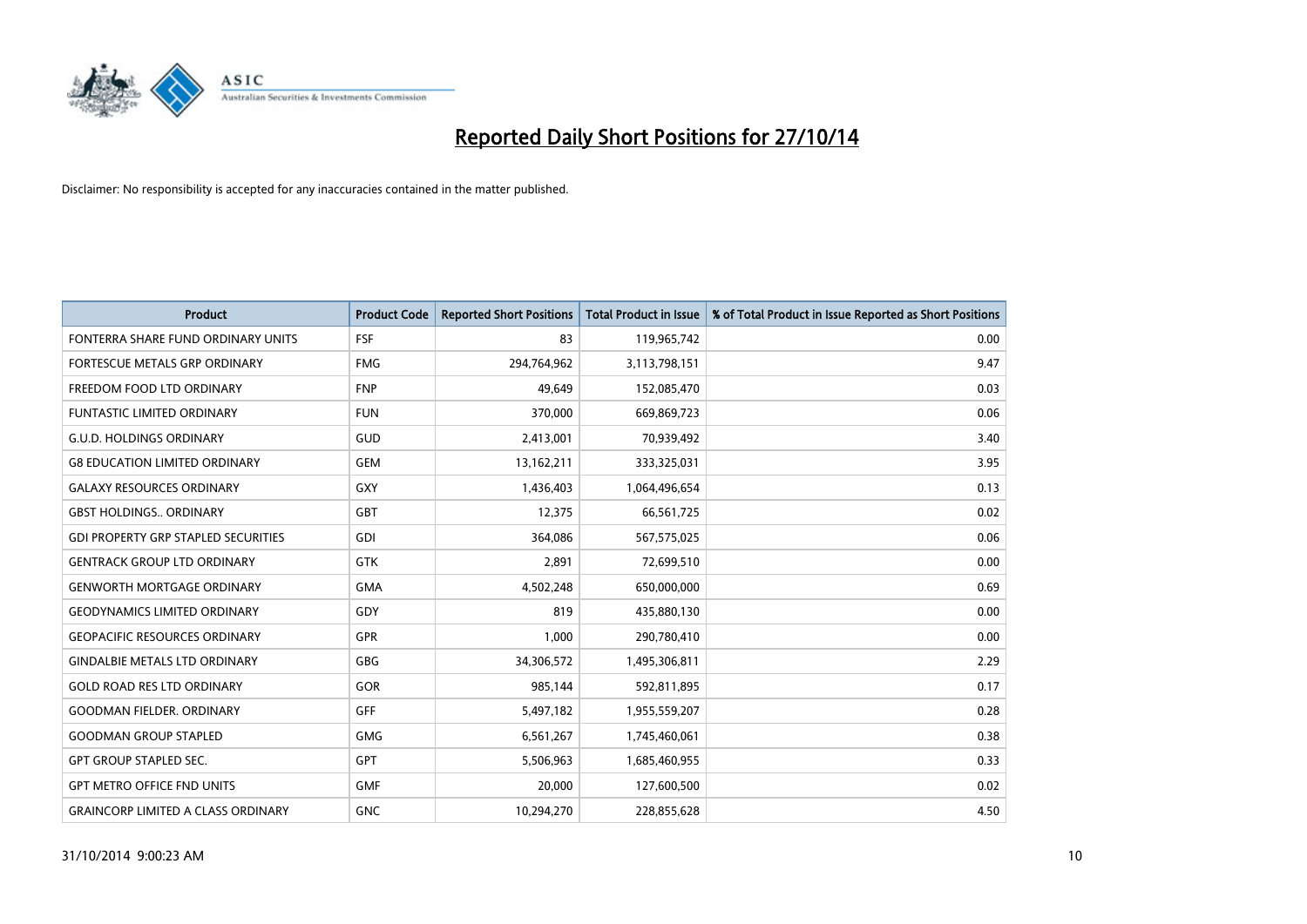

| <b>Product</b>                                   | <b>Product Code</b> | <b>Reported Short Positions</b> | <b>Total Product in Issue</b> | % of Total Product in Issue Reported as Short Positions |
|--------------------------------------------------|---------------------|---------------------------------|-------------------------------|---------------------------------------------------------|
| <b>GRANGE RESOURCES, ORDINARY</b>                | <b>GRR</b>          | 8,363,072                       | 1,157,097,869                 | 0.72                                                    |
| <b>GREENCROSS LIMITED ORDINARY</b>               | GXL                 | 2,222,930                       | 111,447,503                   | 1.99                                                    |
| <b>GREENLAND MIN EN LTD ORDINARY</b>             | GGG                 | 584,837                         | 669,389,552                   | 0.09                                                    |
| <b>GREENLAND MIN EN LTD RIGHTS 26-JUN-14</b>     | GGGR                | 3,842                           | 88,685,050                    | 0.00                                                    |
| <b>GROWTHPOINT PROPERTY ORD/UNIT STAPLED SEC</b> | GOZ                 | 2,164,909                       | 554,562,240                   | 0.39                                                    |
| <b>GRYPHON MINERALS LTD ORDINARY</b>             | GRY                 | 2,347,277                       | 401,115,935                   | 0.59                                                    |
| <b>GUILDFORD COAL LTD ORDINARY</b>               | <b>GUF</b>          | 77,890                          | 845,205,594                   | 0.01                                                    |
| <b>GWA GROUP LTD ORDINARY</b>                    | <b>GWA</b>          | 14,406,026                      | 306,533,770                   | 4.70                                                    |
| HANSEN TECHNOLOGIES ORDINARY                     | <b>HSN</b>          | 4,817                           | 163,214,381                   | 0.00                                                    |
| <b>HARVEY NORMAN ORDINARY</b>                    | <b>HVN</b>          | 47,577,023                      | 1,062,316,784                 | 4.48                                                    |
| HEALTHSCOPE LIMITED. ORDINARY                    | <b>HSO</b>          | 3,545,680                       | 1,732,094,838                 | 0.20                                                    |
| <b>HENDERSON GROUP CDI 1:1</b>                   | <b>HGG</b>          | 5,501,394                       | 743,750,462                   | 0.74                                                    |
| HFA HOLDINGS LIMITED ORDINARY                    | <b>HFA</b>          | 3,809                           | 162,147,897                   | 0.00                                                    |
| <b>HIGHLANDS PACIFIC ORDINARY</b>                | <b>HIG</b>          | 3,153                           | 918,694,336                   | 0.00                                                    |
| HILLGROVE RES LTD ORDINARY                       | <b>HGO</b>          | 97,485                          | 147,711,123                   | 0.07                                                    |
| <b>HILLS LTD ORDINARY</b>                        | <b>HIL</b>          | 964,051                         | 231,985,526                   | 0.42                                                    |
| HORIZON OIL LIMITED ORDINARY                     | <b>HZN</b>          | 35,662,995                      | 1,301,981,265                 | 2.74                                                    |
| HUON AQUACULTURE GRP ORDINARY                    | <b>HUO</b>          | 10,000                          | 87,237,457                    | 0.01                                                    |
| <b>ICAR ASIA LTD ORDINARY</b>                    | ICQ                 | 215,283                         | 193,188,846                   | 0.11                                                    |
| <b>ICON ENERGY LIMITED ORDINARY</b>              | ICN                 | 100,000                         | 615,774,351                   | 0.02                                                    |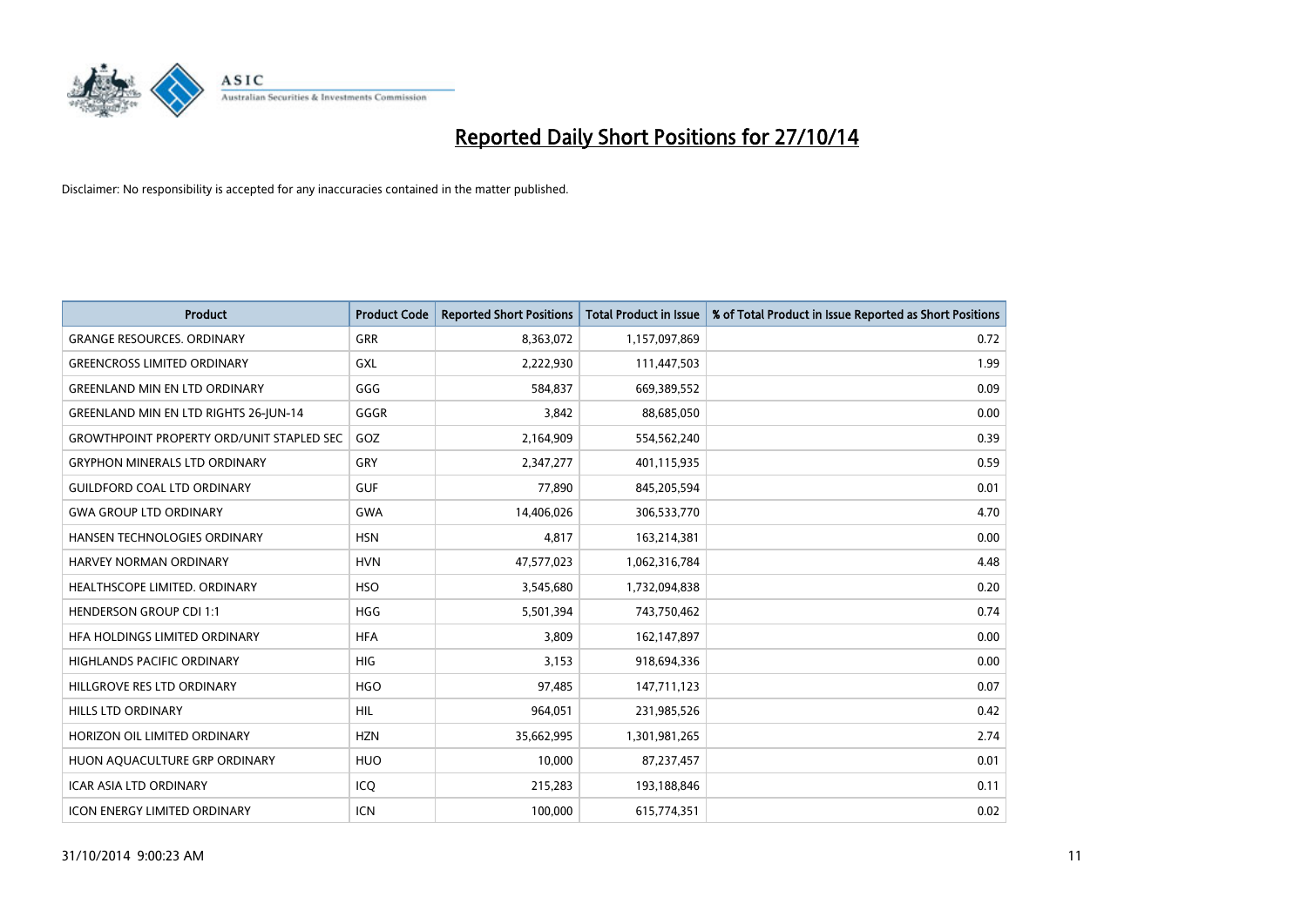

| <b>Product</b>                                | <b>Product Code</b> | <b>Reported Short Positions</b> | <b>Total Product in Issue</b> | % of Total Product in Issue Reported as Short Positions |
|-----------------------------------------------|---------------------|---------------------------------|-------------------------------|---------------------------------------------------------|
| <b>IINET LIMITED ORDINARY</b>                 | <b>IIN</b>          | 7,721,530                       | 162, 163, 526                 | 4.76                                                    |
| ILUKA RESOURCES ORDINARY                      | ILU                 | 34,405,273                      | 418,700,517                   | 8.22                                                    |
| <b>IMDEX LIMITED ORDINARY</b>                 | <b>IMD</b>          | 2,782,514                       | 216,203,136                   | 1.29                                                    |
| IMX RESOURCES LTD ORDINARY                    | <b>IXR</b>          | $\mathbf{1}$                    | 507,497,146                   | 0.00                                                    |
| <b>INCITEC PIVOT ORDINARY</b>                 | IPL                 | 38,301,333                      | 1,654,998,197                 | 2.31                                                    |
| INDEPENDENCE GROUP ORDINARY                   | <b>IGO</b>          | 880,748                         | 234,256,573                   | 0.38                                                    |
| <b>INDOPHIL RESOURCES ORDINARY</b>            | <b>IRN</b>          | 5,288,256                       | 1,203,146,194                 | 0.44                                                    |
| <b>INDUSTRIA REIT STAPLED</b>                 | <b>IDR</b>          | 286,815                         | 125,000,001                   | 0.23                                                    |
| INFIGEN ENERGY STAPLED SECURITIES             | <b>IFN</b>          | 2,697,495                       | 767,887,581                   | 0.35                                                    |
| <b>INFOMEDIA LTD ORDINARY</b>                 | <b>IFM</b>          | 857,920                         | 306,954,355                   | 0.28                                                    |
| INGENIA GROUP STAPLED SECURITIES              | <b>INA</b>          | 8,642,863                       | 878,851,911                   | 0.98                                                    |
| <b>INSURANCE AUSTRALIA ORDINARY</b>           | IAG                 | 11,097,192                      | 2,341,618,048                 | 0.47                                                    |
| <b>INTREPID MINES ORDINARY</b>                | <b>IAU</b>          | 5,034,664                       | 557,654,880                   | 0.90                                                    |
| <b>INVESTA OFFICE FUND STAPLED SECURITIES</b> | <b>IOF</b>          | 858,038                         | 614,047,458                   | 0.14                                                    |
| <b>INVOCARE LIMITED ORDINARY</b>              | <b>IVC</b>          | 5,019,431                       | 110,030,298                   | 4.56                                                    |
| <b>IOOF HOLDINGS LTD ORDINARY</b>             | IFL                 | 11,915,816                      | 300,133,752                   | 3.97                                                    |
| <b>IPROPERTY GROUP LTD ORDINARY</b>           | <b>IPP</b>          | 919,499                         | 181,703,204                   | 0.51                                                    |
| <b>IRESS LIMITED ORDINARY</b>                 | <b>IRE</b>          | 5,566,795                       | 159,097,319                   | 3.50                                                    |
| <b>ISELECT LTD ORDINARY</b>                   | <b>ISU</b>          | 889,632                         | 260,889,894                   | 0.34                                                    |
| <b>ISENTIA GROUP LTD ORDINARY</b>             | <b>ISD</b>          | 433,813                         | 200,000,001                   | 0.22                                                    |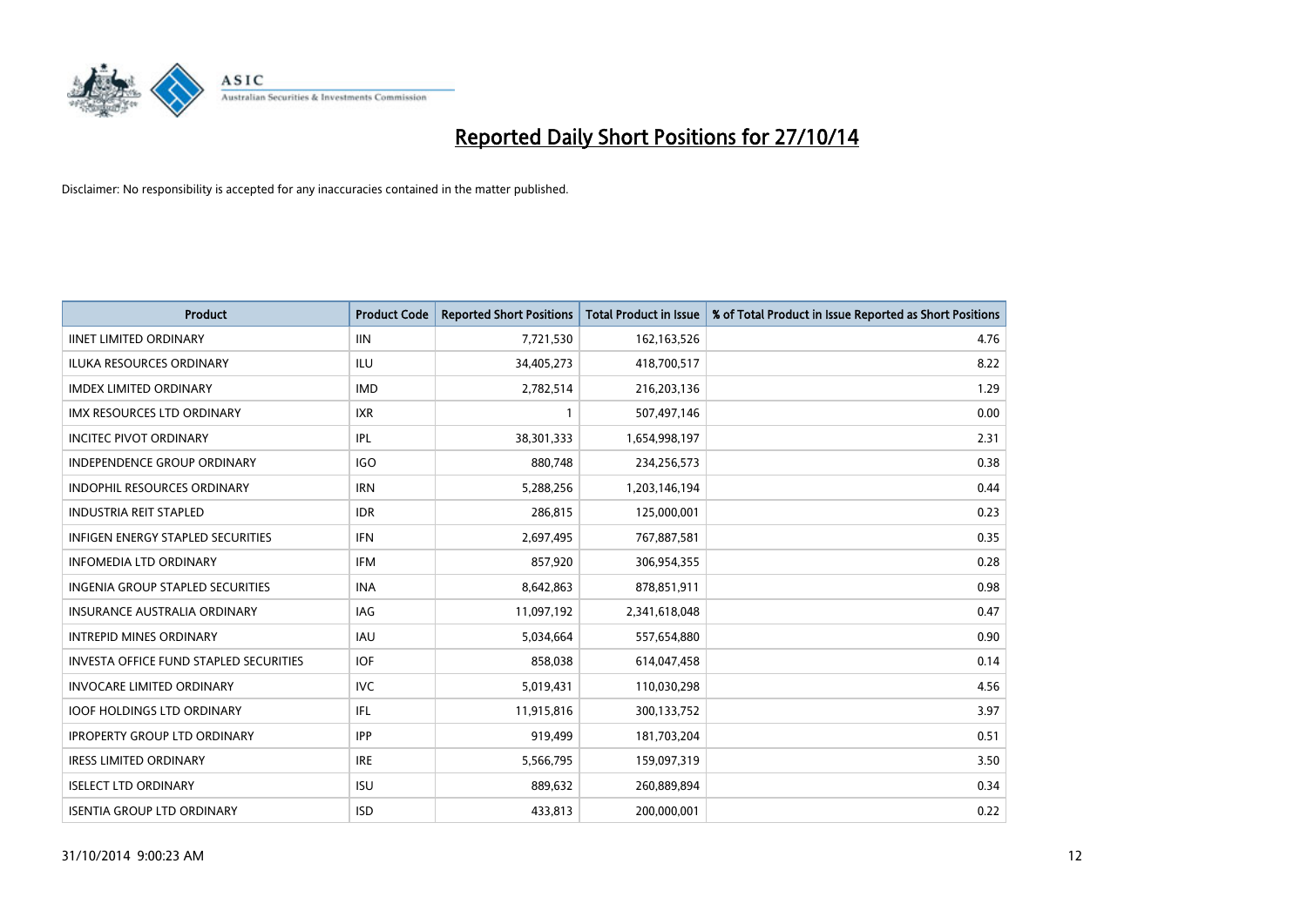

| <b>Product</b>                           | <b>Product Code</b> | <b>Reported Short Positions</b> | <b>Total Product in Issue</b> | % of Total Product in Issue Reported as Short Positions |
|------------------------------------------|---------------------|---------------------------------|-------------------------------|---------------------------------------------------------|
| <b>ISENTRIC LTD. ORDINARY</b>            | ICU                 | 135,457                         | 76,746,962                    | 0.18                                                    |
| JAMES HARDIE INDUST CHESS DEPOSITARY INT | <b>IHX</b>          | 6,783,308                       | 444,933,946                   | 1.52                                                    |
| <b>JAPARA HEALTHCARE LT ORDINARY</b>     | IHC.                | 6,375,410                       | 263,046,592                   | 2.42                                                    |
| <b>JB HI-FI LIMITED ORDINARY</b>         | <b>JBH</b>          | 12,243,181                      | 98,947,309                    | 12.37                                                   |
| <b>KAGARA LTD ORDINARY</b>               | KZL                 | 34,720                          | 798,953,117                   | 0.00                                                    |
| KAROON GAS AUSTRALIA ORDINARY            | <b>KAR</b>          | 21,192,550                      | 252,969,964                   | 8.38                                                    |
| KATHMANDU HOLD LTD ORDINARY              | <b>KMD</b>          | 4,828,776                       | 201,318,944                   | 2.40                                                    |
| <b>KBL MINING LIMITED ORDINARY</b>       | <b>KBL</b>          | 1,820                           | 393,535,629                   | 0.00                                                    |
| KINGSGATE CONSOLID, ORDINARY             | <b>KCN</b>          | 20,262,017                      | 223,584,937                   | 9.06                                                    |
| KINGSROSE MINING LTD ORDINARY            | <b>KRM</b>          | 426,348                         | 358,611,493                   | 0.12                                                    |
| KOGI IRON LTD ORDINARY                   | <b>KFE</b>          | 2,192,098                       | 376,669,836                   | 0.58                                                    |
| LEIGHTON HOLDINGS ORDINARY               | LEI                 | 5,618,508                       | 338,503,563                   | 1.66                                                    |
| LEND LEASE GROUP UNIT/ORD STAPLED        | LLC                 | 2,808,476                       | 579,596,726                   | 0.48                                                    |
| LIQUEFIED NATURAL ORDINARY               | LNG                 | 8,103,072                       | 461,423,201                   | 1.76                                                    |
| LONESTAR RESO LTD ORDINARY               | <b>LNR</b>          | 535                             | 752,187,211                   | 0.00                                                    |
| LUCAPA DIAMOND LTD ORDINARY              | <b>LOM</b>          | 39,822                          | 181,851,630                   | 0.02                                                    |
| LYNAS CORPORATION ORDINARY               | <b>LYC</b>          | 119,822,541                     | 2,483,806,217                 | 4.82                                                    |
| LYNAS CORPORATION RIGHTS 13-OCT-14       | <b>LYCR</b>         | 5,071                           | 887,071,988                   | 0.00                                                    |
| <b>M2 GRP LTD ORDINARY</b>               | <b>MTU</b>          | 4,610,058                       | 180,974,848                   | 2.55                                                    |
| MACA LIMITED ORDINARY                    | <b>MLD</b>          | 246,480                         | 232,676,373                   | 0.11                                                    |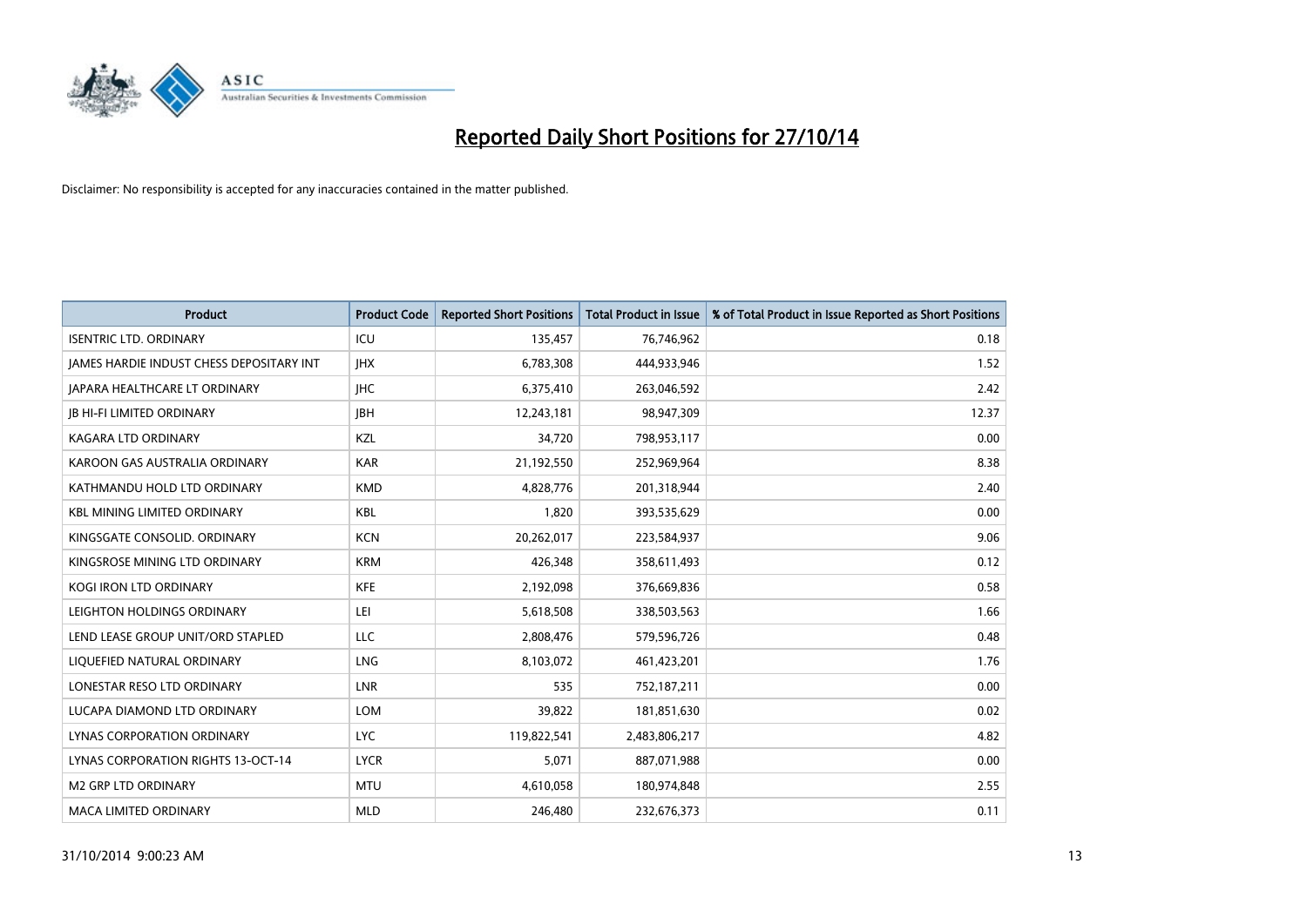

| <b>Product</b>                        | <b>Product Code</b> | <b>Reported Short Positions</b> | <b>Total Product in Issue</b> | % of Total Product in Issue Reported as Short Positions |
|---------------------------------------|---------------------|---------------------------------|-------------------------------|---------------------------------------------------------|
| <b>MACMAHON HOLDINGS ORDINARY</b>     | <b>MAH</b>          | 178,165                         | 1,261,699,966                 | 0.01                                                    |
| MACO ATLAS ROADS GRP ORDINARY STAPLED | <b>MQA</b>          | 5,599,253                       | 511,538,852                   | 1.09                                                    |
| MACQUARIE GROUP LTD ORDINARY          | <b>MOG</b>          | 1,163,884                       | 321,202,994                   | 0.36                                                    |
| MAGELLAN FIN GRP LTD ORDINARY         | <b>MFG</b>          | 4,520,855                       | 159,571,466                   | 2.83                                                    |
| <b>MANTRA GROUP LTD ORDINARY</b>      | <b>MTR</b>          | 3,420,201                       | 249,471,229                   | 1.37                                                    |
| <b>MATRIX C &amp; E LTD ORDINARY</b>  | <b>MCE</b>          | 2,561,473                       | 94,555,428                    | 2.71                                                    |
| MAVERICK DRILLING ORDINARY            | <b>MAD</b>          | 3,014,958                       | 544,321,602                   | 0.55                                                    |
| MAXITRANS INDUSTRIES ORDINARY         | <b>MXI</b>          | 36,281                          | 185,075,653                   | 0.02                                                    |
| MAYNE PHARMA LTD ORDINARY             | <b>MYX</b>          | 11,010,192                      | 587,634,335                   | 1.87                                                    |
| MCMILLAN SHAKESPEARE ORDINARY         | <b>MMS</b>          | 1,052,631                       | 77,525,801                    | 1.36                                                    |
| MCPHERSON'S LTD ORDINARY              | <b>MCP</b>          | 10,011                          | 95,434,645                    | 0.01                                                    |
| MEDUSA MINING LTD ORDINARY            | <b>MML</b>          | 14,520,613                      | 207,794,301                   | 6.99                                                    |
| MERIDIAN ENERGY INSTALMENT RECEIPTS   | <b>MEZCA</b>        | 200,000                         | 1,255,413,626                 | 0.02                                                    |
| <b>MERMAID MARINE ORDINARY</b>        | <b>MRM</b>          | 18,893,070                      | 368,665,949                   | 5.12                                                    |
| MESOBLAST LIMITED ORDINARY            | <b>MSB</b>          | 22,646,832                      | 321,696,029                   | 7.04                                                    |
| METALS X LIMITED ORDINARY             | <b>MLX</b>          | 3,260,813                       | 1,655,826,110                 | 0.20                                                    |
| METCASH LIMITED ORDINARY              | <b>MTS</b>          | 121,542,640                     | 903,309,574                   | 13.46                                                   |
| METMINCO LIMITED ORDINARY             | <b>MNC</b>          | 32,000                          | 1,796,381,542                 | 0.00                                                    |
| MIGHTY RIVER POWER ORDINARY           | <b>MYT</b>          | 3,377,225                       | 1,400,012,517                 | 0.24                                                    |
| MINCOR RESOURCES NL ORDINARY          | <b>MCR</b>          | 90,477                          | 188,208,274                   | 0.05                                                    |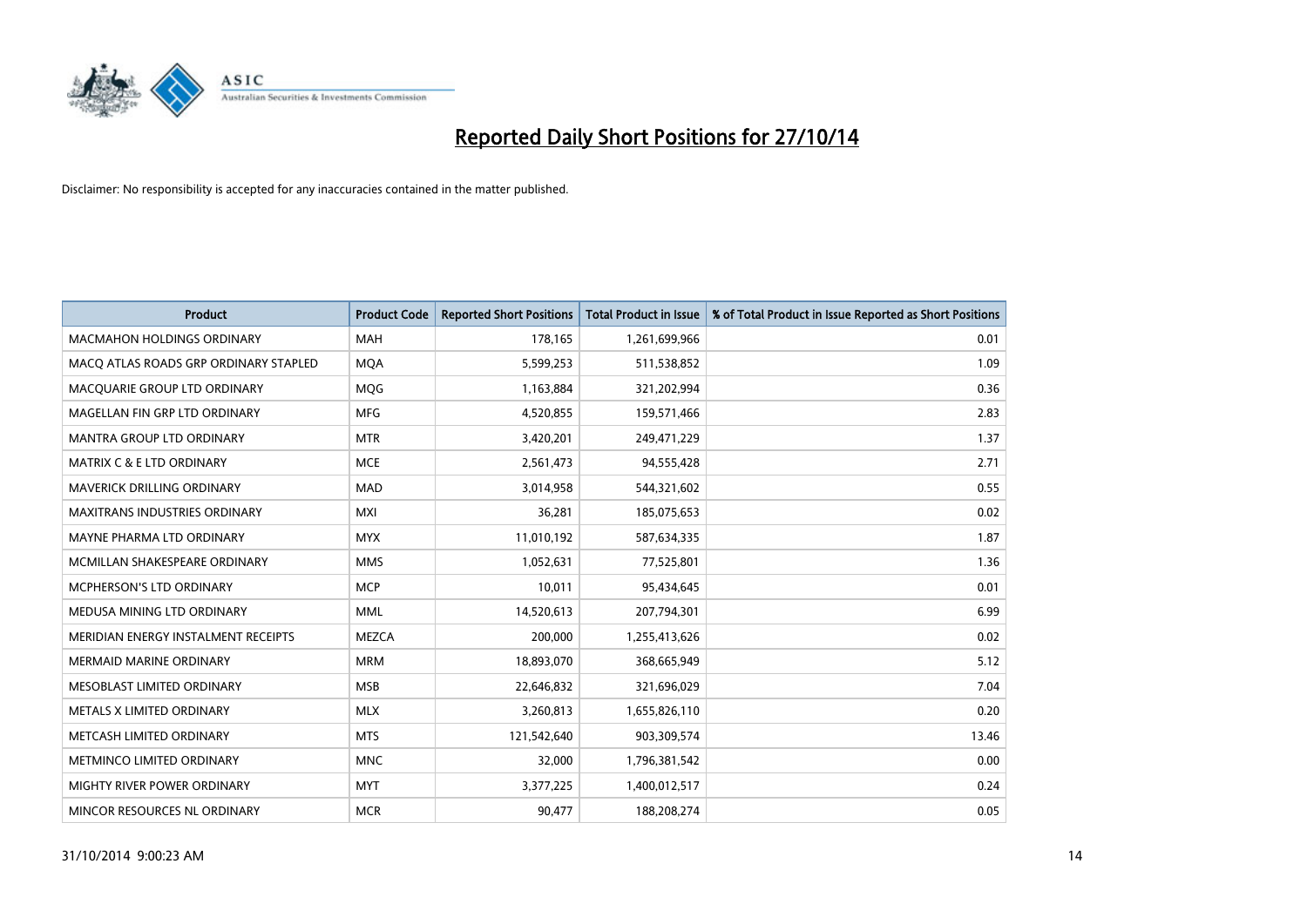

| <b>Product</b>                    | <b>Product Code</b> | <b>Reported Short Positions</b> | <b>Total Product in Issue</b> | % of Total Product in Issue Reported as Short Positions |
|-----------------------------------|---------------------|---------------------------------|-------------------------------|---------------------------------------------------------|
| MINERAL DEPOSITS ORDINARY         | <b>MDL</b>          | 1,135,122                       | 103,676,341                   | 1.09                                                    |
| MINERAL RESOURCES. ORDINARY       | <b>MIN</b>          | 16,463,784                      | 187,270,274                   | 8.79                                                    |
| MINT WIRELESS ORDINARY            | <b>MNW</b>          | 2,465                           | 470,372,395                   | 0.00                                                    |
| MIRABELA NICKEL LTD ORDINARY      | <b>MBN</b>          | 10                              | 929,710,216                   | 0.00                                                    |
| MIRVAC GROUP STAPLED SECURITIES   | <b>MGR</b>          | 2,277,083                       | 3,697,197,370                 | 0.06                                                    |
| MOLOPO ENERGY LTD ORDINARY        | <b>MPO</b>          | 31,118                          | 248,705,730                   | 0.01                                                    |
| MONADELPHOUS GROUP ORDINARY       | <b>MND</b>          | 7,868,122                       | 92,998,380                    | 8.46                                                    |
| MONASH IVF GROUP LTD ORDINARY     | <b>MVF</b>          | 461,808                         | 231,081,089                   | 0.20                                                    |
| MORTGAGE CHOICE LTD ORDINARY      | <b>MOC</b>          | 2,157                           | 123,879,296                   | 0.00                                                    |
| <b>MOUNT GIBSON IRON ORDINARY</b> | <b>MGX</b>          | 36,457,272                      | 1,090,805,085                 | 3.34                                                    |
| MULTIPLEX SITES SITES             | <b>MXUPA</b>        | 2,469                           | 4,500,000                     | 0.05                                                    |
| <b>MYER HOLDINGS LTD ORDINARY</b> | <b>MYR</b>          | 97,583,432                      | 585,689,551                   | 16.66                                                   |
| NANOSONICS LIMITED ORDINARY       | <b>NAN</b>          | 2,066,127                       | 264,332,826                   | 0.78                                                    |
| NATIONAL AUST. BANK ORDINARY      | <b>NAB</b>          | 19,732,647                      | 2,365,790,790                 | 0.83                                                    |
| NATIONAL STORAGE STAPLED          | <b>NSR</b>          | 1,000,823                       | 290,831,660                   | 0.34                                                    |
| NAVITAS LIMITED ORDINARY          | <b>NVT</b>          | 3,635,424                       | 376,037,813                   | 0.97                                                    |
| NEARMAP LTD ORDINARY              | <b>NEA</b>          | 1,346,984                       | 338,146,101                   | 0.40                                                    |
| NEON ENERGY LIMITED ORDINARY      | <b>NEN</b>          | 140,474                         | 553,037,848                   | 0.03                                                    |
| NEW HOPE CORPORATION ORDINARY     | <b>NHC</b>          | 1,011,587                       | 830,999,449                   | 0.12                                                    |
| NEWCREST MINING ORDINARY          | <b>NCM</b>          | 8,650,599                       | 766,510,971                   | 1.13                                                    |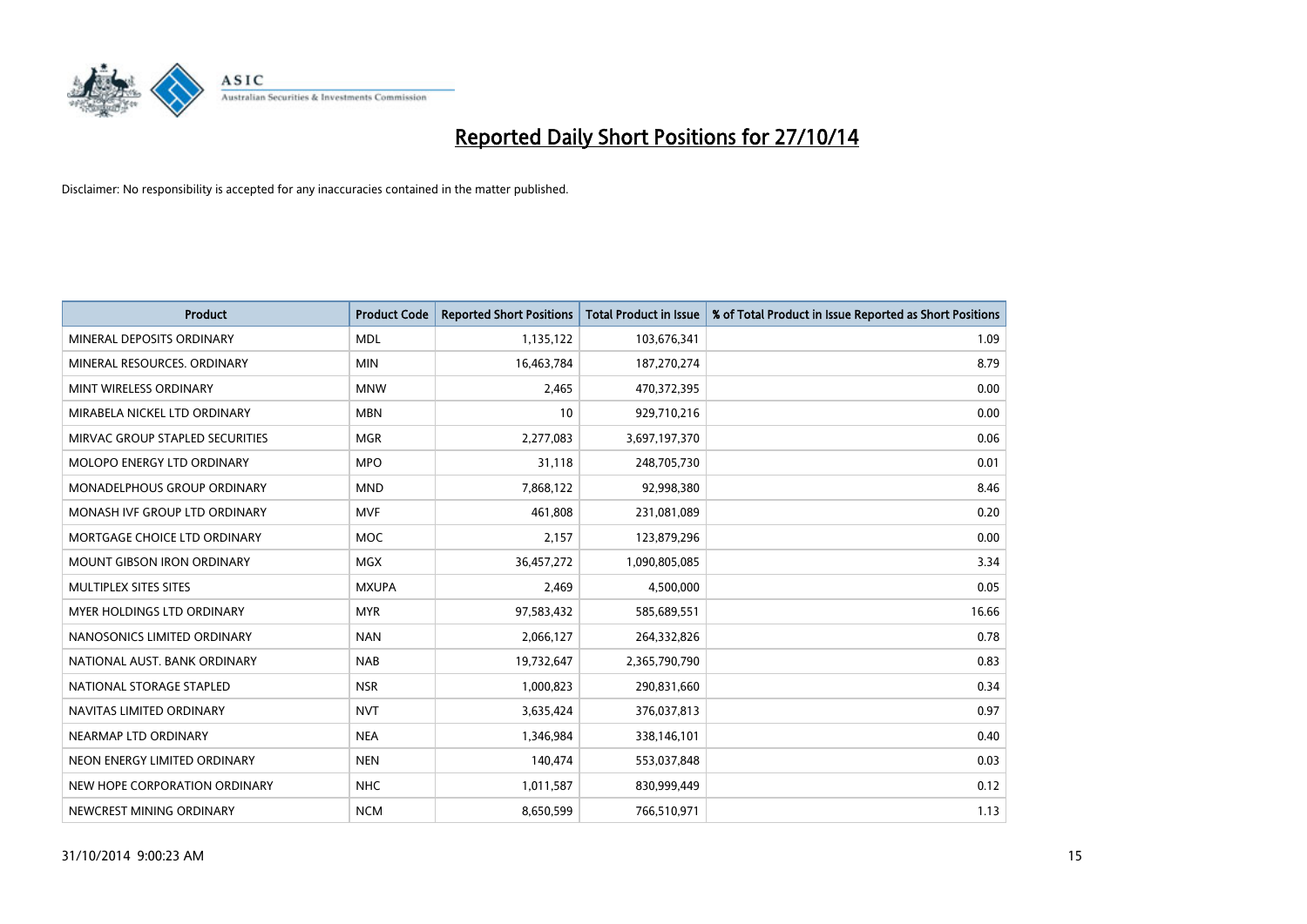

| <b>Product</b>                        | <b>Product Code</b> | <b>Reported Short Positions</b> | <b>Total Product in Issue</b> | % of Total Product in Issue Reported as Short Positions |
|---------------------------------------|---------------------|---------------------------------|-------------------------------|---------------------------------------------------------|
| NEWS CORP A NON-VOTING CDI            | <b>NWSLV</b>        | 313,121                         | 2,692,304                     | 11.63                                                   |
| NEWS CORP B VOTING CDI                | <b>NWS</b>          | 2,426,862                       | 23,433,427                    | 10.36                                                   |
| NEWSAT LIMITED ORDINARY               | <b>NWT</b>          | 6,987,582                       | 613,199,841                   | 1.14                                                    |
| NEXTDC LIMITED ORDINARY               | <b>NXT</b>          | 18,904,756                      | 193,154,486                   | 9.79                                                    |
| NEXUS ENERGY LIMITED ORDINARY         | <b>NXS</b>          | 83,983                          | 1,330,219,459                 | 0.01                                                    |
| NIB HOLDINGS LIMITED ORDINARY         | <b>NHF</b>          | 2,369,998                       | 439,004,182                   | 0.54                                                    |
| NINE ENTERTAINMENT ORDINARY           | <b>NEC</b>          | 10,257,854                      | 940,295,023                   | 1.09                                                    |
| NOBLE MINERAL RES ORDINARY            | <b>NMG</b>          | 2,365,726                       | 666,397,952                   | 0.36                                                    |
| NORTHERN IRON LTD ORDINARY            | <b>NFE</b>          | 11,392                          | 484,405,314                   | 0.00                                                    |
| NORTHERN STAR ORDINARY                | <b>NST</b>          | 13,167,500                      | 592,256,718                   | 2.22                                                    |
| NRW HOLDINGS LIMITED ORDINARY         | <b>NWH</b>          | 7,165,200                       | 278,888,011                   | 2.57                                                    |
| NUFARM LIMITED ORDINARY               | <b>NUF</b>          | 13,020,340                      | 264,367,746                   | 4.93                                                    |
| NUPLEX INDUSTRIES ORDINARY            | <b>NPX</b>          | 1,000                           | 198,125,827                   | 0.00                                                    |
| OCEANAGOLD CORP. CHESS DEPOSITARY INT | <b>OGC</b>          | 1,970,198                       | 301,520,186                   | 0.65                                                    |
| OIL SEARCH LTD ORDINARY               | OSH                 | 3,147,911                       | 1,522,692,587                 | 0.21                                                    |
| OM HOLDINGS LIMITED ORDINARY          | OMH                 | 139,632                         | 733,423,337                   | 0.02                                                    |
| ORBIS GOLD LTD ORDINARY               | OBS                 | 10,000                          | 249,886,056                   | 0.00                                                    |
| ORICA LIMITED ORDINARY                | ORI                 | 17,452,620                      | 372,743,291                   | 4.68                                                    |
| ORIGIN ENERGY ORDINARY                | <b>ORG</b>          | 8,658,285                       | 1,106,302,201                 | 0.78                                                    |
| OROCOBRE LIMITED ORDINARY             | <b>ORE</b>          | 2,495,772                       | 132,041,911                   | 1.89                                                    |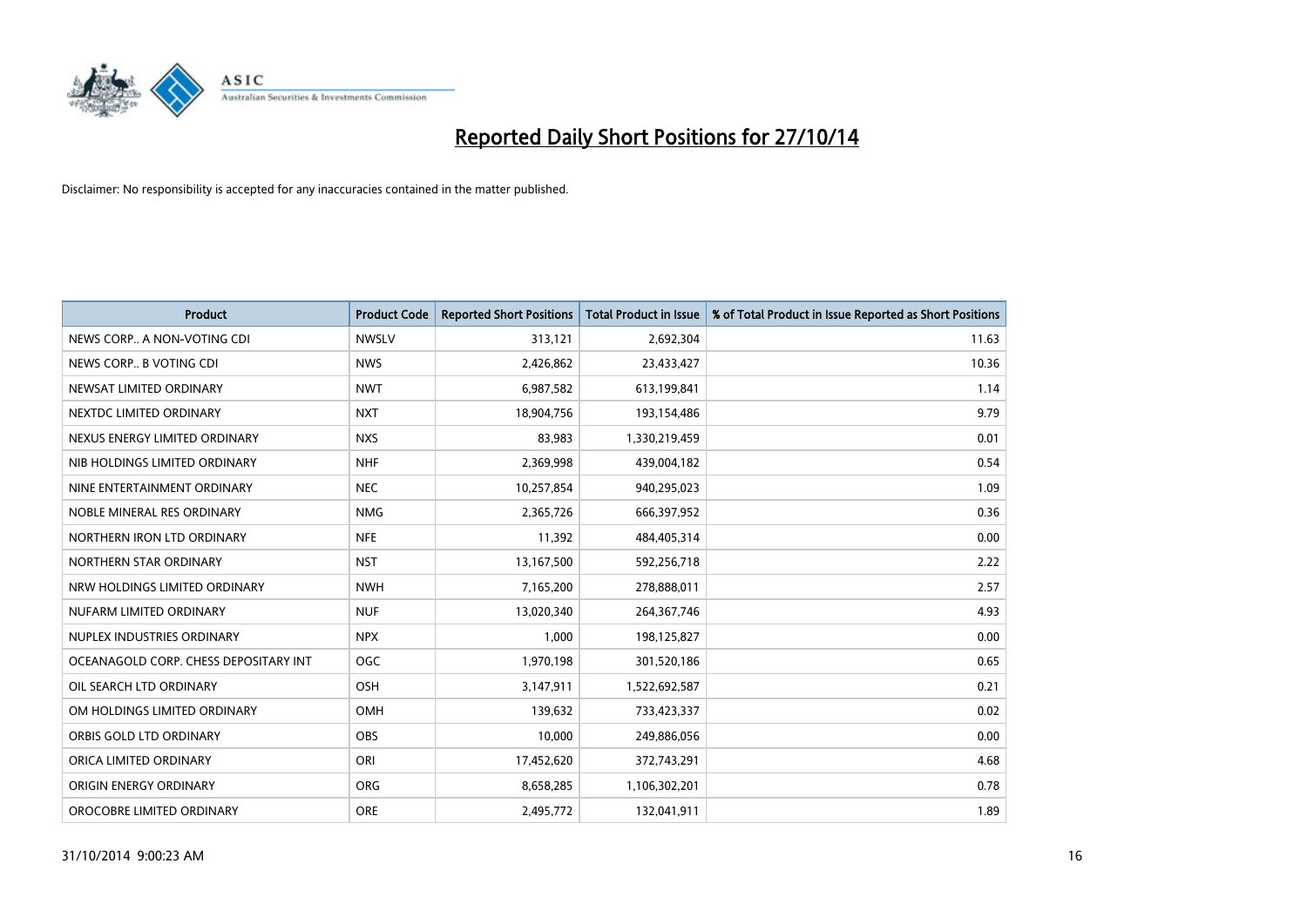

| <b>Product</b>                 | <b>Product Code</b> | <b>Reported Short Positions</b> | <b>Total Product in Issue</b> | % of Total Product in Issue Reported as Short Positions |
|--------------------------------|---------------------|---------------------------------|-------------------------------|---------------------------------------------------------|
| ORORA LIMITED ORDINARY         | <b>ORA</b>          | 7,111,251                       | 1,206,684,923                 | 0.59                                                    |
| OROTONGROUP LIMITED ORDINARY   | ORL                 | 248,560                         | 40,880,902                    | 0.61                                                    |
| OZ MINERALS ORDINARY           | OZL                 | 15,484,663                      | 303,470,022                   | 5.10                                                    |
| OZFOREX GROUP LTD ORDINARY     | <b>OFX</b>          | 8,956,464                       | 240,000,000                   | 3.73                                                    |
| <b>PACIFIC BRANDS ORDINARY</b> | <b>PBG</b>          | 67,980,142                      | 917,226,291                   | 7.41                                                    |
| PACT GROUP HLDGS LTD ORDINARY  | PGH                 | 2,619,128                       | 294,097,961                   | 0.89                                                    |
| PALADIN ENERGY LTD ORDINARY    | <b>PDN</b>          | 111,016,771                     | 964,894,574                   | 11.51                                                   |
| PANAUST LIMITED ORDINARY       | <b>PNA</b>          | 73,924                          | 636,599,496                   | 0.01                                                    |
| PANORAMIC RESOURCES ORDINARY   | PAN                 | 103,714                         | 322,275,824                   | 0.03                                                    |
| PANTERRA GOLD LTD ORDINARY     | PGI                 | $\mathbf{1}$                    | 822,241,166                   | 0.00                                                    |
| PAPERLINX LIMITED ORDINARY     | <b>PPX</b>          | 44,691                          | 665,181,261                   | 0.01                                                    |
| PAPILLON RES LTD ORDINARY      | <b>PIR</b>          | 112,616                         | 356,976,210                   | 0.03                                                    |
| PATTIES FOODS LTD ORDINARY     | PFL                 | 9,001                           | 139,144,338                   | 0.01                                                    |
| PEET LIMITED ORDINARY          | <b>PPC</b>          | 52,444                          | 434,682,005                   | 0.01                                                    |
| PERPETUAL LIMITED ORDINARY     | <b>PPT</b>          | 1,178,364                       | 46,574,426                    | 2.53                                                    |
| PERSEUS MINING LTD ORDINARY    | PRU                 | 22,087,671                      | 526,656,401                   | 4.19                                                    |
| PHARMAXIS LTD ORDINARY         | <b>PXS</b>          | 501,000                         | 309,637,849                   | 0.16                                                    |
| PHOENIX GOLD LIMITED ORDINARY  | <b>PXG</b>          | 45,527                          | 370,032,330                   | 0.01                                                    |
| PHOSPHAGENICS LTD. ORDINARY    | POH                 | 43,750                          | 1,261,965,957                 | 0.00                                                    |
| PLATINUM ASSET ORDINARY        | <b>PTM</b>          | 3,135,172                       | 580,586,282                   | 0.54                                                    |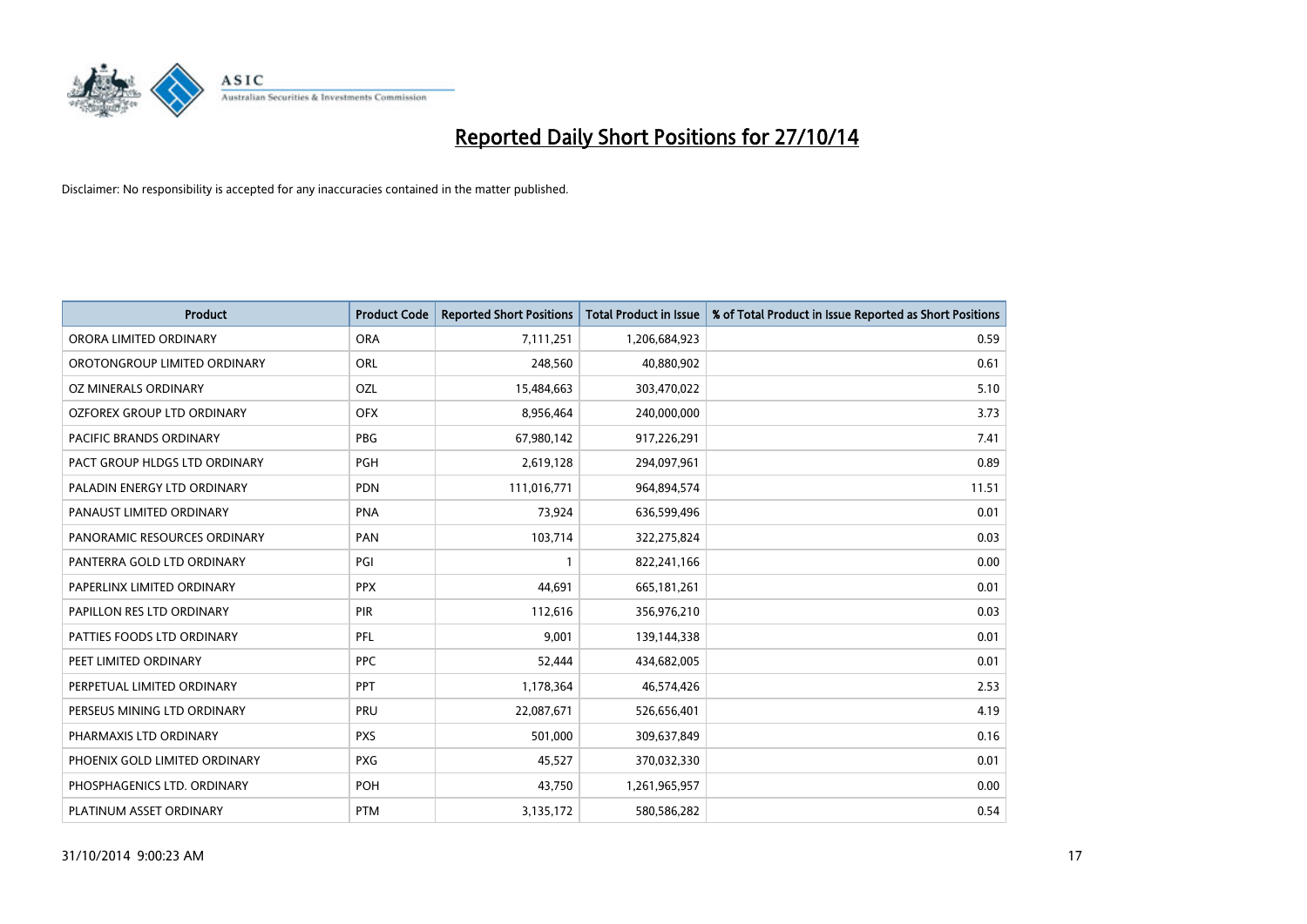

| <b>Product</b>                      | <b>Product Code</b> | <b>Reported Short Positions</b> | <b>Total Product in Issue</b> | % of Total Product in Issue Reported as Short Positions |
|-------------------------------------|---------------------|---------------------------------|-------------------------------|---------------------------------------------------------|
| PLATINUM AUSTRALIA ORDINARY         | <b>PLA</b>          | 836,027                         | 504,968,043                   | 0.17                                                    |
| PMP LIMITED ORDINARY                | <b>PMP</b>          | 27,581                          | 323,781,124                   | 0.01                                                    |
| POSEIDON NICK LTD ORDINARY          | <b>POS</b>          | 294,054                         | 601,024,910                   | 0.05                                                    |
| PRANA BIOTECHNOLOGY ORDINARY        | PBT                 | 2,917,183                       | 488,936,960                   | 0.60                                                    |
| PREMIER INVESTMENTS ORDINARY        | <b>PMV</b>          | 238,715                         | 155,714,874                   | 0.15                                                    |
| PRIMA BIOMED LTD ORDINARY           | <b>PRR</b>          | 132,361                         | 1,258,301,929                 | 0.01                                                    |
| PRIMARY HEALTH CARE ORDINARY        | <b>PRY</b>          | 25,376,721                      | 512,130,550                   | 4.96                                                    |
| PRIME MEDIA GRP LTD ORDINARY        | <b>PRT</b>          | 1,567,182                       | 366,330,303                   | 0.43                                                    |
| PROGRAMMED ORDINARY                 | <b>PRG</b>          | 205,302                         | 118,651,911                   | 0.17                                                    |
| PURA VIDA ENERGY NL ORDINARY        | <b>PVD</b>          | 14,896                          | 129,430,698                   | 0.01                                                    |
| <b>QANTAS AIRWAYS ORDINARY</b>      | QAN                 | 33,855,748                      | 2,196,330,250                 | 1.54                                                    |
| <b>OBE INSURANCE GROUP ORDINARY</b> | <b>OBE</b>          | 24,162,968                      | 1,364,945,301                 | 1.77                                                    |
| <b>QUBE HOLDINGS LTD ORDINARY</b>   | <b>QUB</b>          | 4,931,745                       | 1,054,428,076                 | 0.47                                                    |
| RAMSAY HEALTH CARE ORDINARY         | <b>RHC</b>          | 680,657                         | 202,081,252                   | 0.34                                                    |
| RANGE RESOURCES LTD ORDINARY        | <b>RRS</b>          | 750,000                         | 5,033,728,297                 | 0.01                                                    |
| RCG CORPORATION LTD ORDINARY        | <b>RCG</b>          | 240,363                         | 263,808,625                   | 0.09                                                    |
| <b>RCR TOMLINSON ORDINARY</b>       | <b>RCR</b>          | 426,556                         | 139,000,806                   | 0.31                                                    |
| <b>REA GROUP ORDINARY</b>           | <b>REA</b>          | 1,657,853                       | 131,714,699                   | 1.26                                                    |
| RECALL HOLDINGS LTD ORDINARY        | <b>REC</b>          | 7,345,034                       | 313,149,677                   | 2.35                                                    |
| RECKON LIMITED ORDINARY             | <b>RKN</b>          | 1,387,208                       | 112,084,762                   | 1.24                                                    |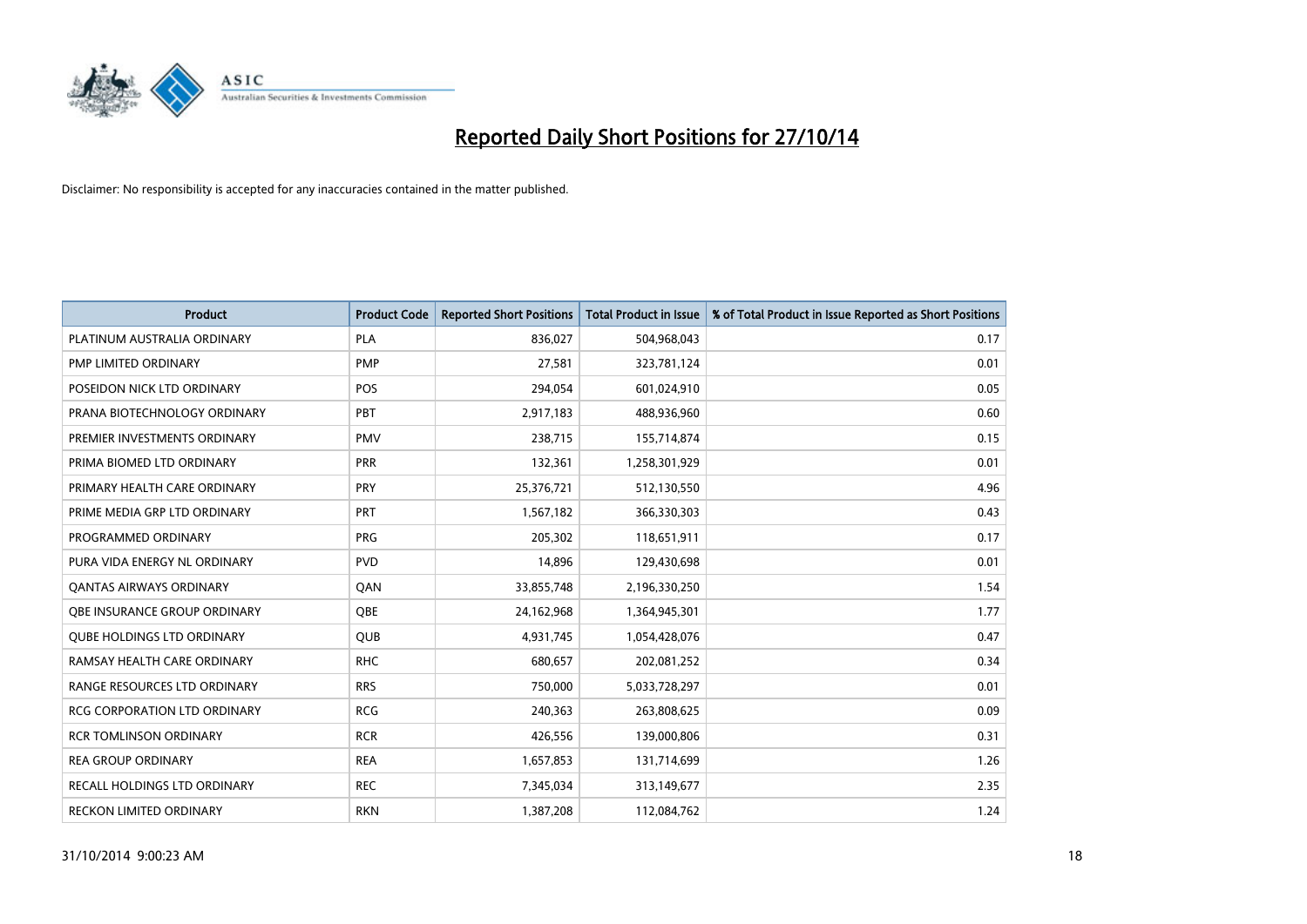

| <b>Product</b>                  | <b>Product Code</b> | <b>Reported Short Positions</b> | <b>Total Product in Issue</b> | % of Total Product in Issue Reported as Short Positions |
|---------------------------------|---------------------|---------------------------------|-------------------------------|---------------------------------------------------------|
| <b>RED 5 LIMITED ORDINARY</b>   | <b>RED</b>          | 174,740                         | 759,451,008                   | 0.02                                                    |
| RED FORK ENERGY ORDINARY        | <b>RFE</b>          | 318,694                         | 501,051,719                   | 0.06                                                    |
| REDBANK ENERGY LTD ORDINARY     | AEJ                 | 13                              | 786,287                       | 0.00                                                    |
| REED RESOURCES LTD ORDINARY     | <b>RDR</b>          | 2,000                           | 499,453,895                   | 0.00                                                    |
| REGIS HEALTHCARE LTD ORDINARY   | <b>REG</b>          | 143,555                         | 300, 345, 797                 | 0.05                                                    |
| <b>REGIS RESOURCES ORDINARY</b> | <b>RRL</b>          | 49,685,196                      | 499,781,595                   | 9.94                                                    |
| RESMED INC CDI 10:1             | <b>RMD</b>          | 35,524,950                      | 1,403,045,440                 | 2.53                                                    |
| RESOLUTE MINING ORDINARY        | <b>RSG</b>          | 9,660,177                       | 641,189,223                   | 1.51                                                    |
| RESOURCE GENERATION ORDINARY    | <b>RES</b>          | 1,220                           | 581,380,338                   | 0.00                                                    |
| RETAIL FOOD GROUP ORDINARY      | <b>RFG</b>          | 6,618,743                       | 146,046,559                   | 4.53                                                    |
| REX MINERALS LIMITED ORDINARY   | <b>RXM</b>          | 1,123,056                       | 220,519,784                   | 0.51                                                    |
| RIO TINTO LIMITED ORDINARY      | <b>RIO</b>          | 3,380,676                       | 435,758,720                   | 0.78                                                    |
| RNI NL. ORDINARY                | <b>RNI</b>          | 750,000                         | 466,055,957                   | 0.16                                                    |
| ROC OIL COMPANY ORDINARY        | <b>ROC</b>          | 1,849,612                       | 687,618,400                   | 0.27                                                    |
| ROX RESOURCES ORDINARY          | <b>RXL</b>          | 2,928,406                       | 849,673,095                   | 0.34                                                    |
| ROYAL WOLF HOLDINGS ORDINARY    | <b>RWH</b>          | 209,381                         | 100,387,052                   | 0.21                                                    |
| RUBIK FINANCIAL LTD, ORDINARY   | <b>RFL</b>          | 55,727                          | 341,249,914                   | 0.02                                                    |
| RUNGEPINCOCKMINARCO ORDINARY    | <b>RUL</b>          | 8,667                           | 177,653,062                   | 0.00                                                    |
| SAI GLOBAL LIMITED ORDINARY     | SAI                 | 407,817                         | 211,726,802                   | 0.19                                                    |
| SALMAT LIMITED ORDINARY         | <b>SLM</b>          | 101,385                         | 159,812,799                   | 0.06                                                    |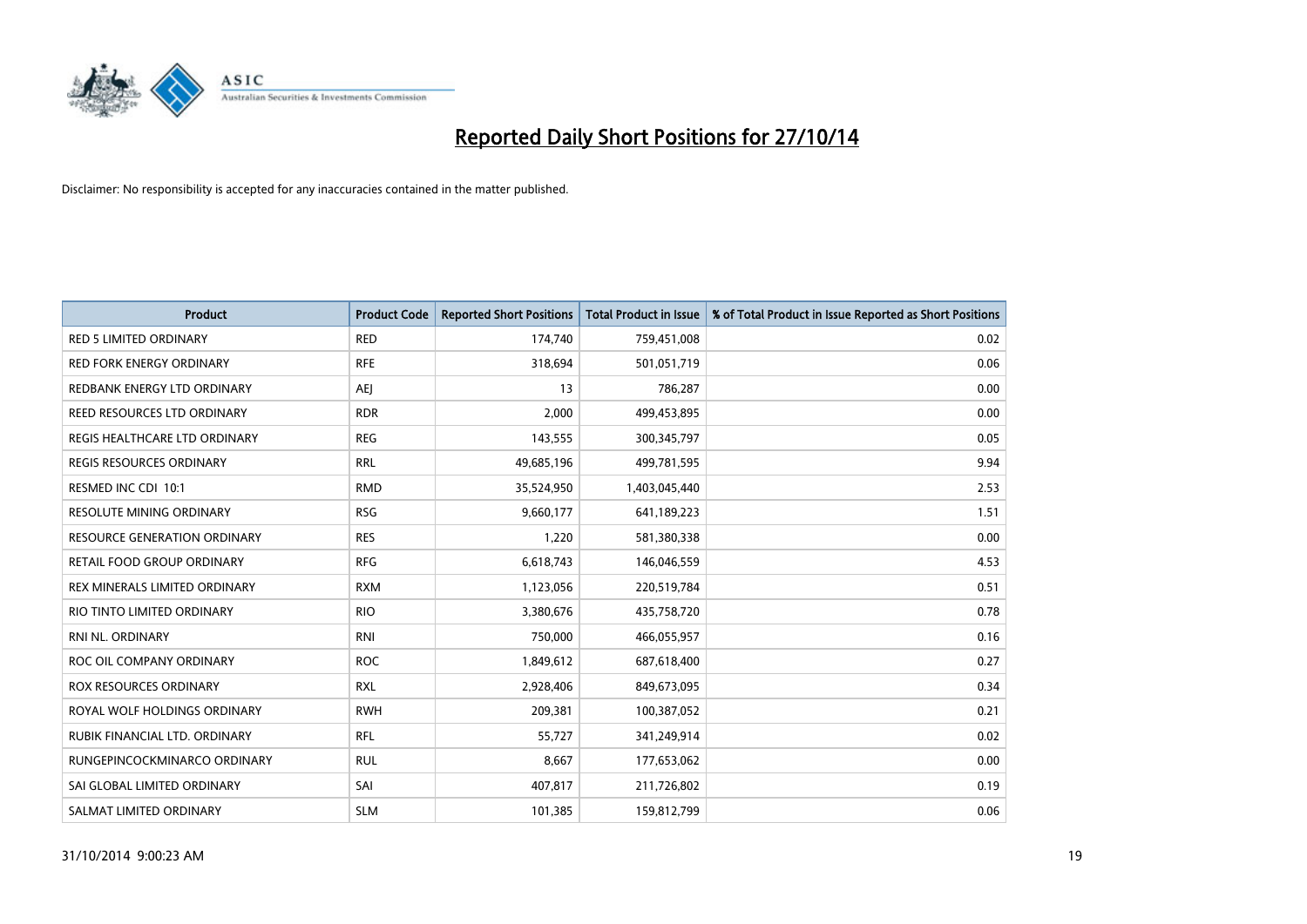

| <b>Product</b>                        | <b>Product Code</b> | <b>Reported Short Positions</b> | <b>Total Product in Issue</b> | % of Total Product in Issue Reported as Short Positions |
|---------------------------------------|---------------------|---------------------------------|-------------------------------|---------------------------------------------------------|
| SAMSON OIL & GAS LTD ORDINARY         | SSN                 | 16,957,880                      | 2,837,780,958                 | 0.60                                                    |
| SANDFIRE RESOURCES ORDINARY           | <b>SFR</b>          | 2,975,922                       | 155,640,968                   | 1.91                                                    |
| <b>SANTOS LTD ORDINARY</b>            | <b>STO</b>          | 7,221,408                       | 982,259,991                   | 0.74                                                    |
| SARACEN MINERAL ORDINARY              | <b>SAR</b>          | 4,704,072                       | 792,784,738                   | 0.59                                                    |
| SCA PROPERTY GROUP STAPLED SECURITIES | <b>SCP</b>          | 18,626,427                      | 648,628,320                   | 2.87                                                    |
| <b>SCENTRE GRP STAPLED</b>            | <b>SCG</b>          | 27,190,870                      | 5,324,296,678                 | 0.51                                                    |
| SEDGMAN LIMITED ORDINARY              | SDM                 | 1,128,550                       | 227,059,277                   | 0.50                                                    |
| SEEK LIMITED ORDINARY                 | <b>SEK</b>          | 12,536,027                      | 342,335,122                   | 3.66                                                    |
| SELECT HARVESTS ORDINARY              | SHV                 | 1,234,713                       | 70,940,874                    | 1.74                                                    |
| SENEX ENERGY LIMITED ORDINARY         | <b>SXY</b>          | 46,307,909                      | 1,149,657,377                 | 4.03                                                    |
| SERVICE STREAM ORDINARY               | <b>SSM</b>          | 30                              | 386,389,873                   | 0.00                                                    |
| SEVEN GROUP HOLDINGS ORDINARY         | <b>SVW</b>          | 1,674,284                       | 300,660,933                   | 0.56                                                    |
| SEVEN WEST MEDIA LTD ORDINARY         | <b>SWM</b>          | 16,283,160                      | 999,160,872                   | 1.63                                                    |
| SEYMOUR WHYTE LTD ORDINARY            | SWL                 | 35,502                          | 87,647,595                    | 0.04                                                    |
| SG FLEET GROUP LTD ORDINARY           | SGF                 | 64,972                          | 242,691,826                   | 0.03                                                    |
| SIGMA PHARMACEUTICAL ORDINARY         | <b>SIP</b>          | 19,636,586                      | 1,108,086,575                 | 1.77                                                    |
| SILEX SYSTEMS ORDINARY                | <b>SLX</b>          | 8,927,470                       | 170,467,339                   | 5.24                                                    |
| SILVER CHEF LIMITED ORDINARY          | SIV                 | 33,953                          | 29,640,865                    | 0.11                                                    |
| SILVER LAKE RESOURCE ORDINARY         | <b>SLR</b>          | 26,663,387                      | 503,233,971                   | 5.30                                                    |
| SIMS METAL MGMT LTD ORDINARY          | SGM                 | 14,944,136                      | 204,633,630                   | 7.30                                                    |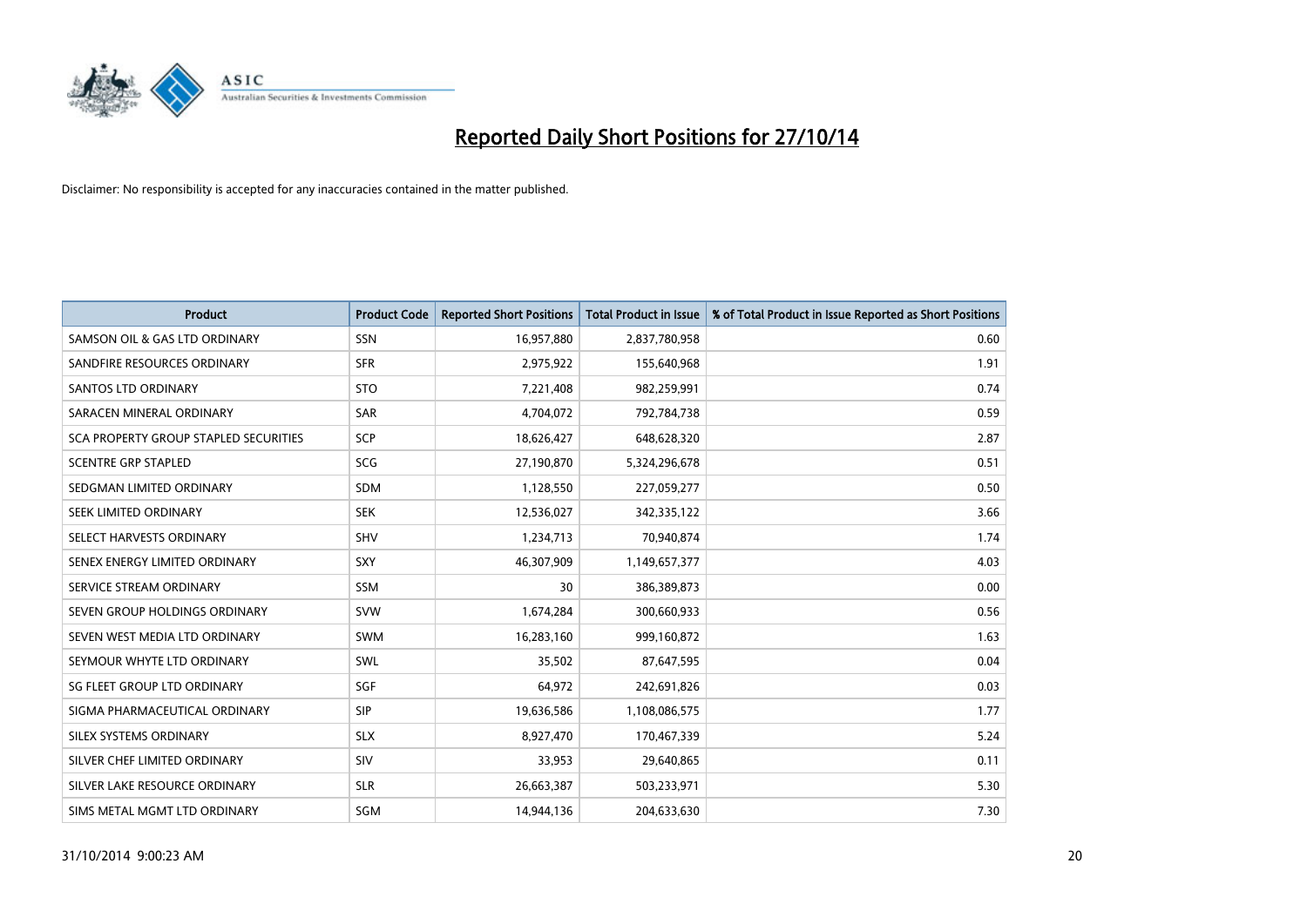

| <b>Product</b>                           | <b>Product Code</b> | <b>Reported Short Positions</b> | <b>Total Product in Issue</b> | % of Total Product in Issue Reported as Short Positions |
|------------------------------------------|---------------------|---------------------------------|-------------------------------|---------------------------------------------------------|
| SINGAPORE TELECOMM. CHESS DEPOSITARY INT | SGT                 | 2,238,492                       | 115,837,110                   | 1.93                                                    |
| SINO GAS ENERGY ORDINARY                 | <b>SEH</b>          | 8,304,319                       | 1,541,672,358                 | 0.54                                                    |
| SIRIUS RESOURCES NL ORDINARY             | <b>SIR</b>          | 14,177,313                      | 340,988,269                   | 4.16                                                    |
| SIRTEX MEDICAL ORDINARY                  | <b>SRX</b>          | 27,601                          | 56,524,273                    | 0.05                                                    |
| SKILLED GROUP LTD ORDINARY               | <b>SKE</b>          | 6,639,011                       | 235,753,791                   | 2.82                                                    |
| SKY NETWORK ORDINARY                     | <b>SKT</b>          | 11,597,021                      | 389,139,785                   | 2.98                                                    |
| SKYCITY ENT GRP LTD ORDINARY             | <b>SKC</b>          | 8,180,051                       | 592,857,388                   | 1.38                                                    |
| <b>SLATER &amp; GORDON ORDINARY</b>      | SGH                 | 2,290,608                       | 205,583,924                   | 1.11                                                    |
| SMARTGRP CORPORATION ORDINARY            | SIQ.                | 202,539                         | 101,461,150                   | 0.20                                                    |
| SMS MANAGEMENT, ORDINARY                 | <b>SMX</b>          | 1,797,500                       | 69,394,537                    | 2.59                                                    |
| SONIC HEALTHCARE ORDINARY                | <b>SHL</b>          | 2,878,789                       | 401,171,556                   | 0.72                                                    |
| SOUL PATTINSON (W.H) ORDINARY            | SOL                 | 15,556                          | 239,395,320                   | 0.01                                                    |
| SP AUSNET STAPLED SECURITIES             | <b>SPN</b>          | 595,889                         | 3,425,244,162                 | 0.02                                                    |
| SPARK INFRASTRUCTURE STAPLED US PROHIBT. | SKI                 | 12,509,262                      | 1,466,360,128                 | 0.85                                                    |
| SPARK NEW ZEALAND ORDINARY               | <b>SPK</b>          | 13,431,478                      | 1,834,767,958                 | 0.73                                                    |
| SPDR 200 FUND ETF UNITS                  | <b>STW</b>          | 17,061                          | 46,546,865                    | 0.04                                                    |
| SPECIALTY FASHION ORDINARY               | <b>SFH</b>          | 109,325                         | 192,236,121                   | 0.06                                                    |
| SPOTLESS GRP HLD LTD ORDINARY            | <b>SPO</b>          | 24,333,242                      | 1,098,290,178                 | 2.22                                                    |
| ST BARBARA LIMITED ORDINARY              | <b>SBM</b>          | 9,885,074                       | 488,074,077                   | 2.03                                                    |
| STARPHARMA HOLDINGS ORDINARY             | <b>SPL</b>          | 15,039,950                      | 313,748,388                   | 4.79                                                    |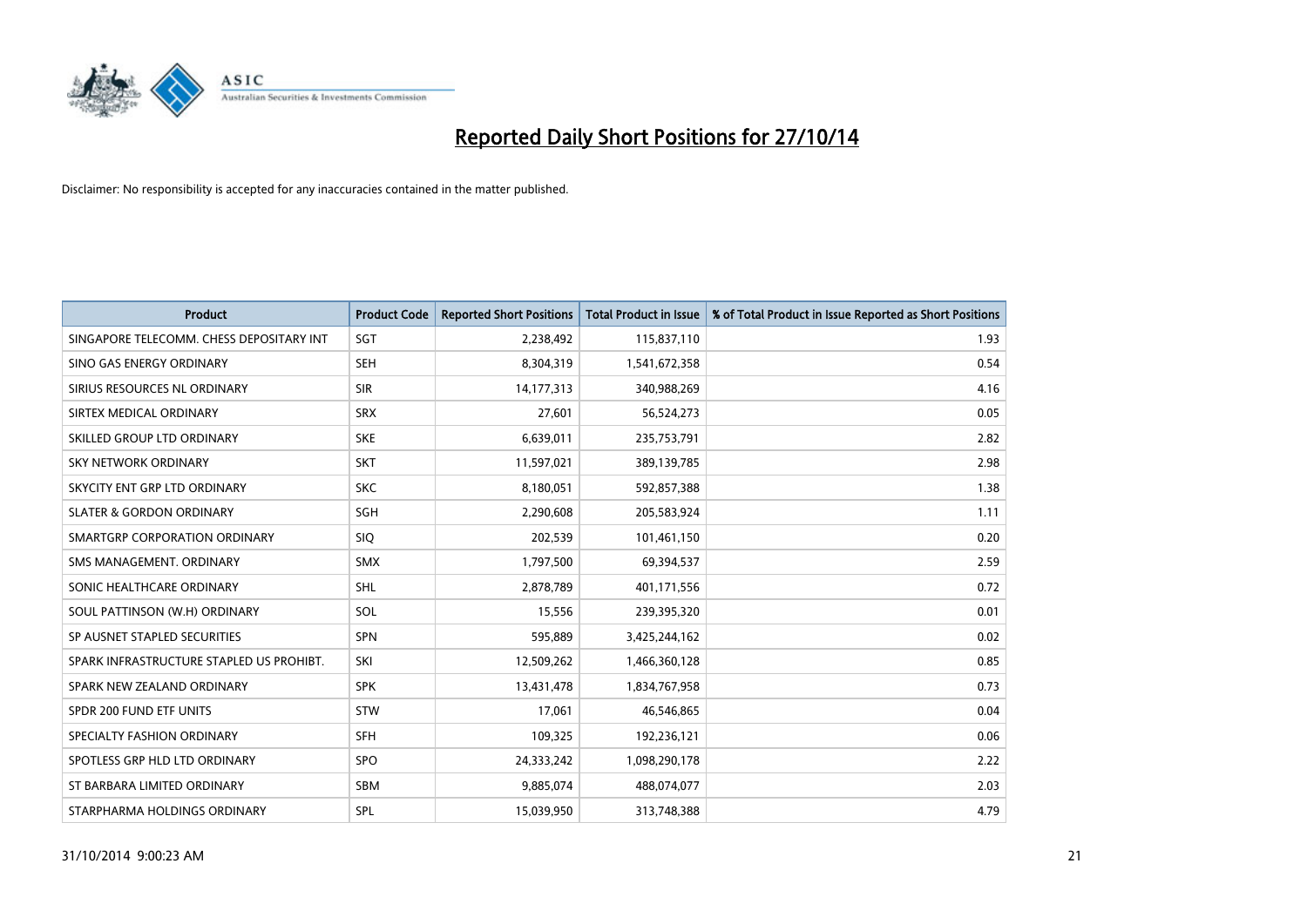

| <b>Product</b>                    | <b>Product Code</b> | <b>Reported Short Positions</b> | <b>Total Product in Issue</b> | % of Total Product in Issue Reported as Short Positions |
|-----------------------------------|---------------------|---------------------------------|-------------------------------|---------------------------------------------------------|
| STEADFAST GROUP LTD ORDINARY      | <b>SDF</b>          | 9,618,893                       | 503,352,992                   | 1.91                                                    |
| STH CRS ELECT ENGNR ORDINARY      | <b>SXE</b>          | 6,565                           | 161,523,130                   | 0.00                                                    |
| STHN CROSS MEDIA ORDINARY         | <b>SXL</b>          | 39,219,775                      | 705,246,986                   | 5.56                                                    |
| STOCKLAND UNITS/ORD STAPLED       | SGP                 | 6,916,471                       | 2,348,746,744                 | 0.29                                                    |
| STRAITS RES LTD. ORDINARY         | <b>SRO</b>          | 20,370                          | 1,217,730,293                 | 0.00                                                    |
| STRIKE ENERGY LTD ORDINARY        | <b>STX</b>          | 4,000                           | 833,330,946                   | 0.00                                                    |
| STW COMMUNICATIONS ORDINARY       | SGN                 | 5,313,612                       | 409,699,000                   | 1.30                                                    |
| <b>SUNCORP GROUP LTD ORDINARY</b> | <b>SUN</b>          | 8,151,980                       | 1,286,600,980                 | 0.63                                                    |
| SUNDANCE ENERGY ORDINARY          | <b>SEA</b>          | 2,705,635                       | 549,207,339                   | 0.49                                                    |
| SUNDANCE RESOURCES ORDINARY       | SDL                 | 88,159,490                      | 3,082,028,456                 | 2.86                                                    |
| SUNLAND GROUP LTD ORDINARY        | <b>SDG</b>          | 104,532                         | 181,710,087                   | 0.06                                                    |
| SUPER RET REP LTD ORDINARY        | SUL                 | 11,751,487                      | 196,897,430                   | 5.97                                                    |
| SWICK MINING ORDINARY             | <b>SWK</b>          | 50,000                          | 216,123,326                   | 0.02                                                    |
| SYD AIRPORT STAPLED US PROHIBIT.  | <b>SYD</b>          | 26,496,476                      | 2,216,216,041                 | 1.20                                                    |
| SYRAH RESOURCES ORDINARY          | <b>SYR</b>          | 4,897,454                       | 164,135,076                   | 2.98                                                    |
| TABCORP HOLDINGS LTD ORDINARY     | <b>TAH</b>          | 17,274,587                      | 765,652,364                   | 2.26                                                    |
| TAP OIL LIMITED ORDINARY          | <b>TAP</b>          | 34,372                          | 243,186,639                   | 0.01                                                    |
| TASSAL GROUP LIMITED ORDINARY     | <b>TGR</b>          | 316,832                         | 146,897,115                   | 0.22                                                    |
| <b>TATTS GROUP LTD ORDINARY</b>   | <b>TTS</b>          | 36,169,875                      | 1,445,002,696                 | 2.50                                                    |
| TECHNOLOGY ONE ORDINARY           | <b>TNE</b>          | 3,197,453                       | 308,796,455                   | 1.04                                                    |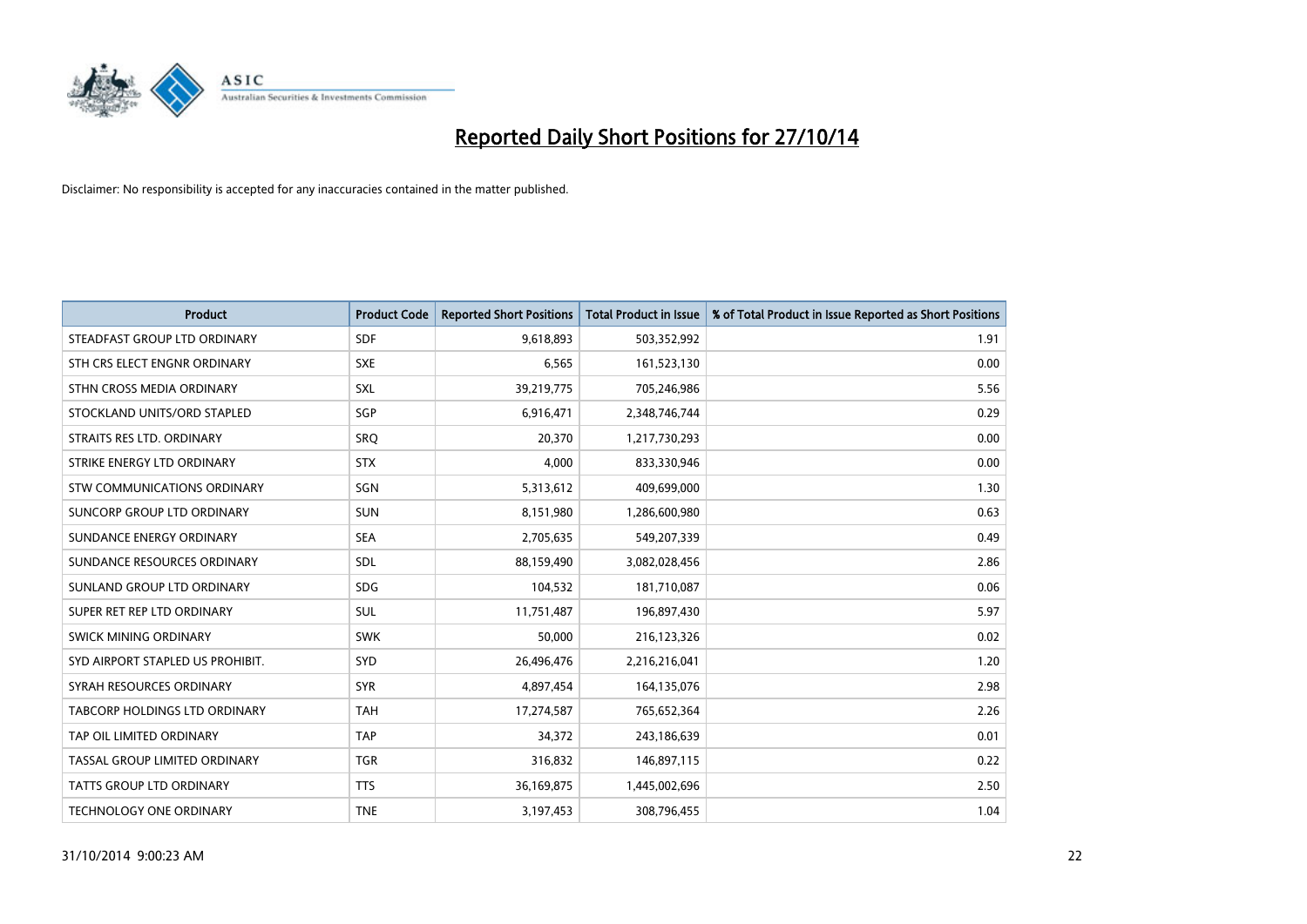

| <b>Product</b>                       | <b>Product Code</b> | <b>Reported Short Positions</b> | <b>Total Product in Issue</b> | % of Total Product in Issue Reported as Short Positions |
|--------------------------------------|---------------------|---------------------------------|-------------------------------|---------------------------------------------------------|
| <b>TELSTRA CORPORATION, ORDINARY</b> | <b>TLS</b>          | 51,503,244                      | 12,443,074,357                | 0.41                                                    |
| TEN NETWORK HOLDINGS ORDINARY        | <b>TEN</b>          | 154,463,825                     | 2,630,984,596                 | 5.87                                                    |
| TERANGA GOLD CORP CDI 1:1            | <b>TGZ</b>          | 1,374                           | 73,965,595                    | 0.00                                                    |
| TFS CORPORATION LTD ORDINARY         | <b>TFC</b>          | 5,021,528                       | 325,267,408                   | 1.54                                                    |
| THE REJECT SHOP ORDINARY             | <b>TRS</b>          | 2,193,516                       | 28,844,648                    | 7.60                                                    |
| THINK CHILDCARE EDU ORDINARY         | <b>TNK</b>          | 253,029                         | 39,600,000                    | 0.64                                                    |
| TIGER RESOURCES ORDINARY             | <b>TGS</b>          | 9,417,055                       | 1,143,541,406                 | 0.82                                                    |
| TNG LIMITED ORDINARY                 | <b>TNG</b>          | 1,278,638                       | 554,783,829                   | 0.23                                                    |
| TOLL HOLDINGS LTD ORDINARY           | <b>TOL</b>          | 20,851,581                      | 717,318,622                   | 2.91                                                    |
| TORO ENERGY LIMITED ORDINARY         | <b>TOE</b>          | 9,845                           | 1,567,784,418                 | 0.00                                                    |
| TOX FREE SOLUTIONS ORDINARY          | <b>TOX</b>          | 2,529,869                       | 133,752,359                   | 1.89                                                    |
| TPG TELECOM LIMITED ORDINARY         | <b>TPM</b>          | 9,650,236                       | 793,808,141                   | 1.22                                                    |
| <b>TRADE ME GROUP ORDINARY</b>       | <b>TME</b>          | 6,991,578                       | 396,913,549                   | 1.76                                                    |
| <b>TRANSFIELD SERVICES ORDINARY</b>  | <b>TSE</b>          | 6,449,787                       | 512,457,716                   | 1.26                                                    |
| TRANSPACIFIC INDUST, ORDINARY        | <b>TPI</b>          | 19,377,724                      | 1,579,648,778                 | 1.23                                                    |
| TRANSURBAN GROUP TRIPLE STAPLED SEC. | <b>TCL</b>          | 22,478,043                      | 1,906,390,878                 | 1.18                                                    |
| <b>TREASURY GROUP ORDINARY</b>       | <b>TRG</b>          | 30,399                          | 23,697,498                    | 0.13                                                    |
| TREASURY WINE ESTATE ORDINARY        | <b>TWE</b>          | 10,729,046                      | 651,261,403                   | 1.65                                                    |
| TRITON MIN LTD ORDINARY              | <b>TON</b>          | 730                             | 310,101,731                   | 0.00                                                    |
| TROY RESOURCES LTD ORDINARY          | <b>TRY</b>          | 5,608,078                       | 195,265,161                   | 2.87                                                    |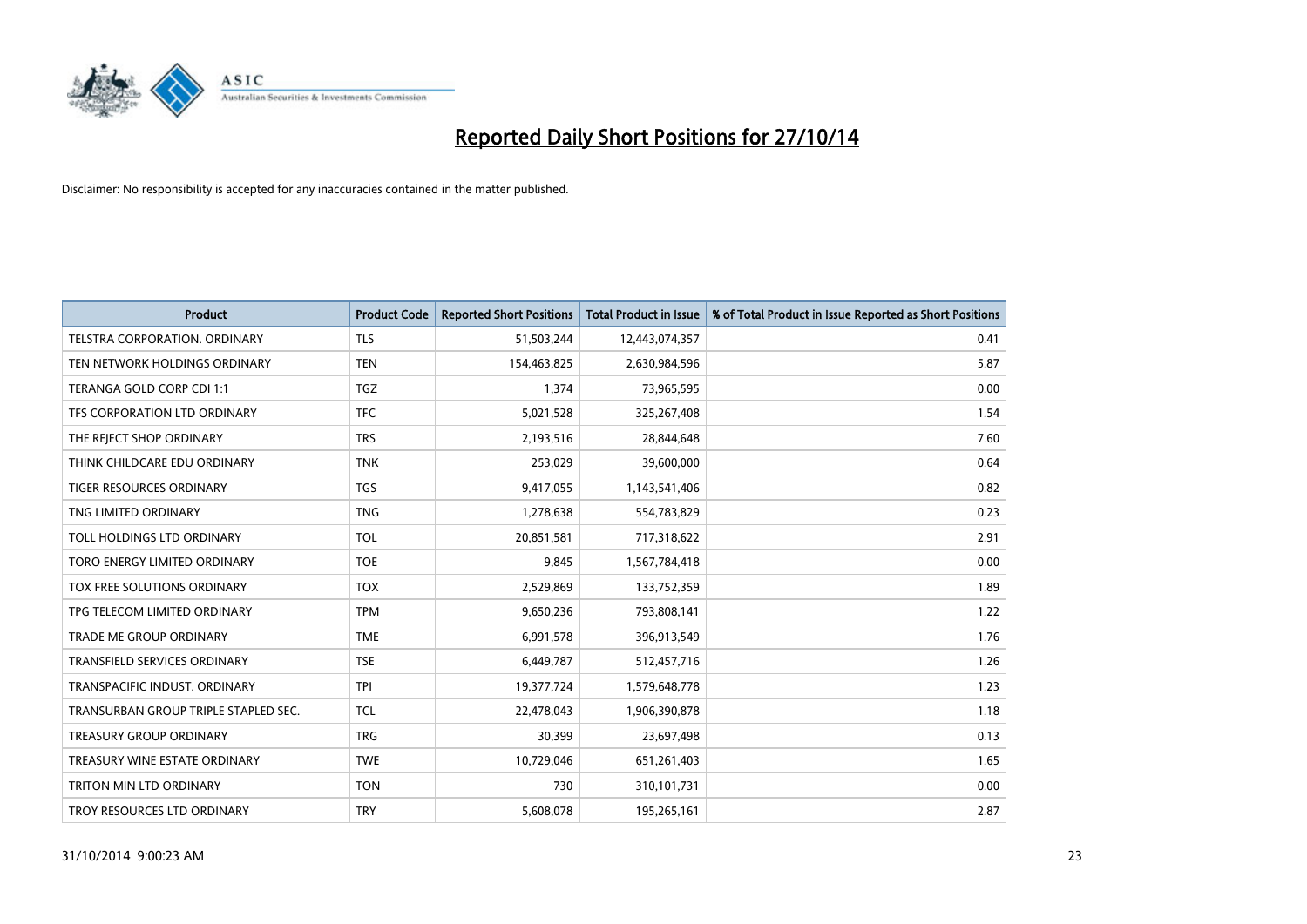

| <b>Product</b>                       | <b>Product Code</b> | <b>Reported Short Positions</b> | <b>Total Product in Issue</b> | % of Total Product in Issue Reported as Short Positions |
|--------------------------------------|---------------------|---------------------------------|-------------------------------|---------------------------------------------------------|
| <b>UGL LIMITED ORDINARY</b>          | UGL                 | 17,734,909                      | 166,511,240                   | 10.65                                                   |
| UNILIFE CORPORATION CDI 6:1          | <b>UNS</b>          | 151,145                         | 272,833,620                   | 0.06                                                    |
| UNITY MINING LTD ORDINARY            | <b>UML</b>          | 319,871                         | 1,133,122,711                 | 0.03                                                    |
| <b>UXC LIMITED ORDINARY</b>          | <b>UXC</b>          | 2,517,724                       | 329,728,102                   | 0.76                                                    |
| VEDA GROUP LTD ORDINARY              | <b>VED</b>          | 16,684,116                      | 842,055,406                   | 1.98                                                    |
| <b>VENTURE MINERALS ORDINARY</b>     | <b>VMS</b>          | 163,000                         | 287,320,170                   | 0.06                                                    |
| <b>VILLAGE ROADSHOW LTD ORDINARY</b> | <b>VRL</b>          | 581,702                         | 159,509,459                   | 0.36                                                    |
| VIRGIN AUS HLDG LTD ORDINARY         | <b>VAH</b>          | 50,133,755                      | 3,524,912,131                 | 1.42                                                    |
| <b>VIRTUS HEALTH LTD ORDINARY</b>    | <b>VRT</b>          | 3,658,179                       | 79,847,678                    | 4.58                                                    |
| VISION EYE INSTITUTE ORDINARY        | <b>VEI</b>          | 1,586,666                       | 178,737,431                   | 0.89                                                    |
| VISTA GROUP INTERNAT ORDINARY        | VGI                 | 1,000                           | 79,813,089                    | 0.00                                                    |
| <b>VOCATION LTD ORDINARY</b>         | <b>VET</b>          | 16,146,627                      | 230,000,000                   | 7.02                                                    |
| <b>VOCUS COMMS LTD ORDINARY</b>      | <b>VOC</b>          | 804,492                         | 104,803,018                   | 0.77                                                    |
| WAM CAPITAL LIMITED ORDINARY         | <b>WAM</b>          | 30,000                          | 345,405,201                   | 0.01                                                    |
| WARRNAMBOOL CHEESE ORDINARY          | <b>WCB</b>          | 19                              | 56,098,797                    | 0.00                                                    |
| <b>WATPAC LIMITED ORDINARY</b>       | <b>WTP</b>          | 2,525                           | 189,258,397                   | 0.00                                                    |
| <b>WDS LIMITED ORDINARY</b>          | <b>WDS</b>          | 522,155                         | 144,740,614                   | 0.36                                                    |
| WEBJET LIMITED ORDINARY              | <b>WEB</b>          | 1,425,241                       | 79,397,959                    | 1.80                                                    |
| WESFARMERS LIMITED ORDINARY          | <b>WES</b>          | 7,429,416                       | 1,143,274,951                 | 0.65                                                    |
| WESTERN AREAS LTD ORDINARY           | <b>WSA</b>          | 16,215,812                      | 232,580,131                   | 6.97                                                    |